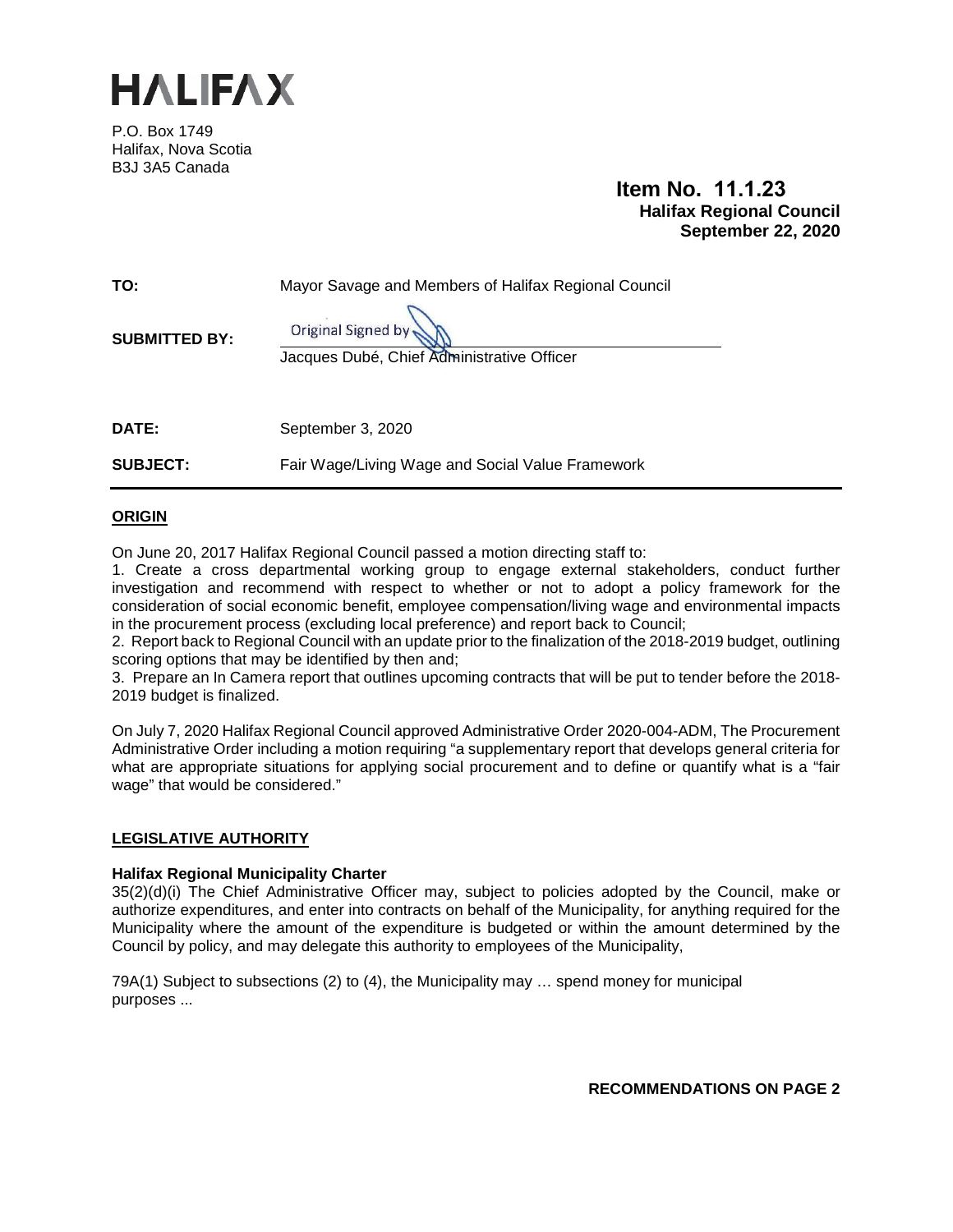#### **RECOMMENDATION**

It is recommended that Halifax Regional Council

- 1. Approve the adoption of a Supplier Code of Conduct (including Living Wage requirements) as per Attachment A, with an effective date of April 1, 2021;
- 2. Approve the adoption of a Social Value Framework as per Attachment B with an effective date of April 1, 2021;
- 3. Direct the CAO to investigate possibilities for the adoption of a Green Market incubation program similar to the City of Toronto's Green Market Accelerator program as a part of HalifAct 2050 as included as Attachment C; and
- 4. Adopt the amendments to Administrative Order 2020-004-ADM. The Procurement Administrative Order, as set out in Attachment D.

#### **BACKGROUND**

In response to the motion as it relates to Fair Wage, staff propose a more robust Living Wage requirement embedded within a comprehensive Supplier Code of Conduct addressing a variety of social matters (Attachment A). Supplier Codes of Conduct are common in both the Public Sector and the Private Sector. Jurisdictions and private entities which rely upon a formal Supplier Code of Conduct include City of Toronto, City of Edmonton, City of Vancouver, City of Ottawa, Scotiabank, TD, BMO, Loblaws, Sobeys, and others.

In addition to ethical, environmental, employment standards and workplace health and safety requirements that would apply to all contracts, staff recommend inclusion of a Living Wage requirement in the Supplier Code of Conduct for certain HRM contracts, including Solid Waste Services, Custodial and Janitorial Services, Snow and Ice Management, and Security Services as described further in this report.

In response to the motion as it relates to the application of Social Value considerations in Procurement activity, the proposed Social Value Framework is consistent with approaches taken in a number of Canadian and International jurisdictions, and the considerations therein have been validated by social and academic communities.

In reflection of the ambitions of the Social Value Framework, staff also recommend the investigation of a "no cost" Green Market support program.

#### **DISCUSSION**

The differences between minimum wage, fair wage, and living wage are as follows:

Minimum Wages are the lowest wage employers can legally pay workers according to legislation or contract. Minimum wages were first introduced in Canada in 1918 to protect female workers in certain jobs. At the time, unions felt they could more effectively ensure adequate wages for men, but women were largely unorganized and so more easily exploited. In Canada, hourly minimum wages range from a low of \$10.40 in British Columbia to \$13.00 in Nunavut. Minimum wages have not kept pace with inflation. The average remains below what it was in 1976, after adjusting for inflation. One in fourteen workers receive only the minimum wage, with women, young, racialized and part-time workers much more likely to be paid the minimum wage.

Fair Wages are minimum wage rates for specific occupations. They must be paid by contractors doing work for governments with fair wage policies. These policies generally apply to construction, trades and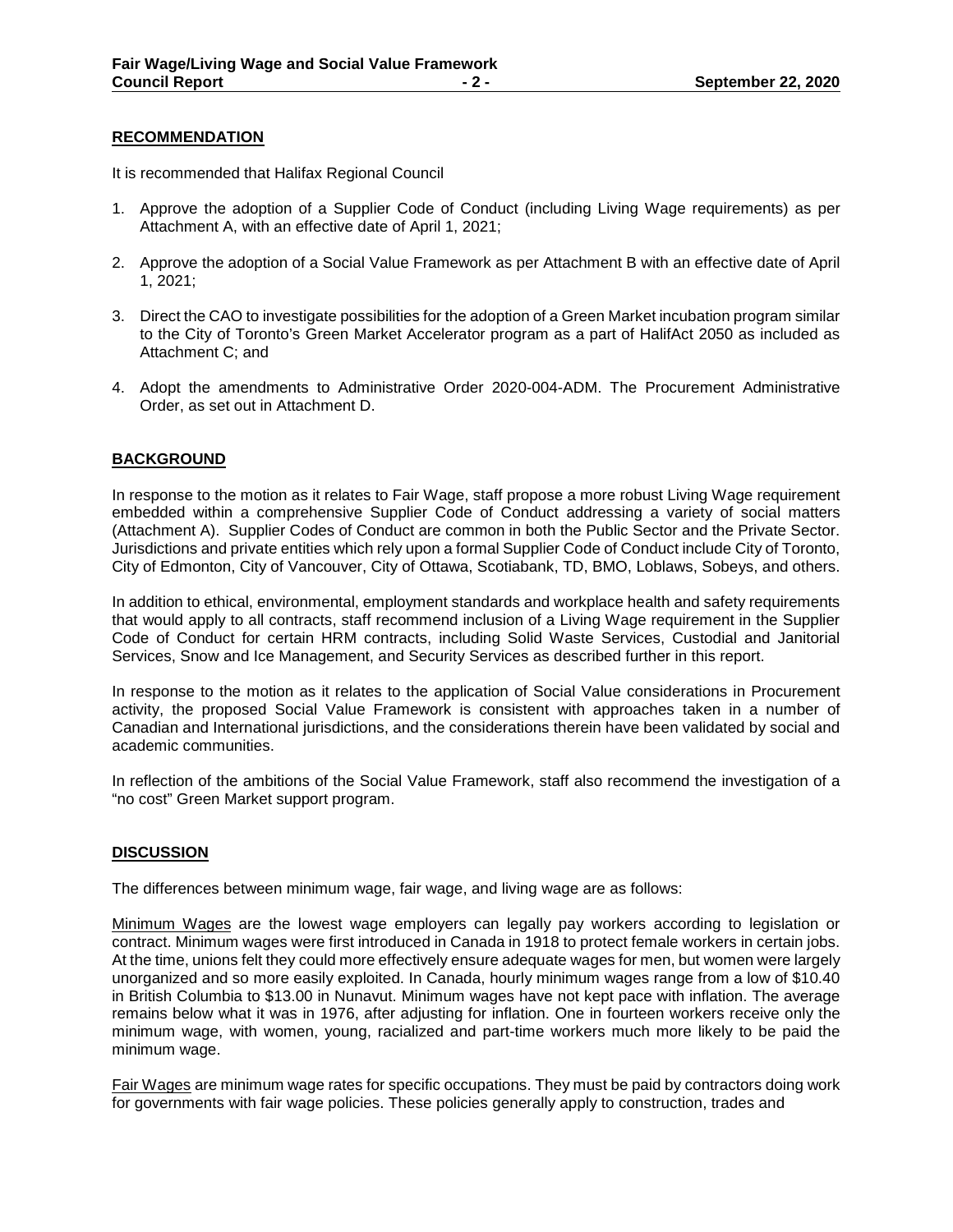sometimes cleaning and security workers, and are often tied to union wage rates. They are intended to ensure contractors pay decent wages on government contracts instead of slashing wages and benefits.

A Living Wage is the wage needed to provide the minimum income necessary to pay for basic needs based on the cost of living in a specific community. Calculations of living wages vary significantly: from about \$14 an hour in some communities to just over \$20 in Metro Vancouver and Yellowknife. Living wages rely on public and private employers voluntarily agreeing to pay them.[1](#page-2-0)

In jurisdictions with a wage policy, overall community health and welfare is improved including but not limited to access to both individual and community opportunities for education, housing, recreation and food security.

The City of Toronto introduced the first fair wage policy in 1893, before minimum wages existed. Since then the federal government, British Columbia, Saskatchewan, Manitoba, Ontario, New Brunswick, the Yukon and a number of municipalities have adopted (and sometimes, subsequently repealed) fair wage policies. Currently, municipalities with a fair wage policy include the City of Toronto, Hamilton (who rejected staff recommendation for a living wage policy in 2017), Thunder Bay, Sudbury, Oshawa and Clarington.

Based on our jurisdictional scan, there are common benefits to either Fair Wage or Living Wage as both approaches address the potential advantages listed. However, there is no discoverable KPI or cost implication data that has been reported by any jurisdiction.

#### **Implementing Fair Wage**

A Fair Wage schedule consists of lists of classifications and minimum pay rates. Pay rates may refer to either the basic wage or to total compensation. A Fair Wage Schedule may also provide for mandatory payment of overtime beyond a certain threshold. Each of the terms – classifications, pay rates and overtime – needs to be defined by the Fair Wage Policy. If a Fair Wage Policy uses total compensation, the policy needs to define the components of remuneration that are included in total compensation.

Wage Schedules are usually sector-specific adding a level of complexity to the definition of a "fair wage" For example, an excavator operator working in the construction demolition sector may have a different prevailing wage than someone performing the same duties in landscaping.

To relieve complexity, in most jurisdictions including the Federal Government, fair wage policies are restricted to Construction Services with the Fair Wage schedules defined in relation to applicable trade union collective agreement rates and then applied to both unionized and non-unionized contractors. Understanding HRM is not privy to the wages that construction contractors pay their non-unionized labour it would be difficult to judge on a financial basis what such an approach would cost the Municipality or the benefit to the community.

The "construction only" approach also fails to recognize sectors which are a) non-construction related and b) traditionally non-unionized such as custodial services, security services, snow and waste management and lawn-care services. The City of Toronto's fair wage policy includes traditionally non-unionized services and their current schedule contains values for those types of services (such as janitorial and security services) that are equal or near to the minimum wage for the Province of Ontario.

Jurisdictions who have adopted Fair Wage policies have created committees or, in the case of Toronto and some others, administrative offices and functions to support the creation, updating of schedules, and compliance of the policy. A May 2019 feasibility study in the City of Vaughan estimated an annual cost of \$186,000 to create such an office in that city. The same study estimated Vaughan's cost to survey stakeholders and create the wage schedule every three years with the highest level of accuracy at \$120,000 to \$150,000.

<span id="page-2-0"></span> <sup>1</sup> https://cupe.ca/minimum-living-and-fair-wages-whats-difference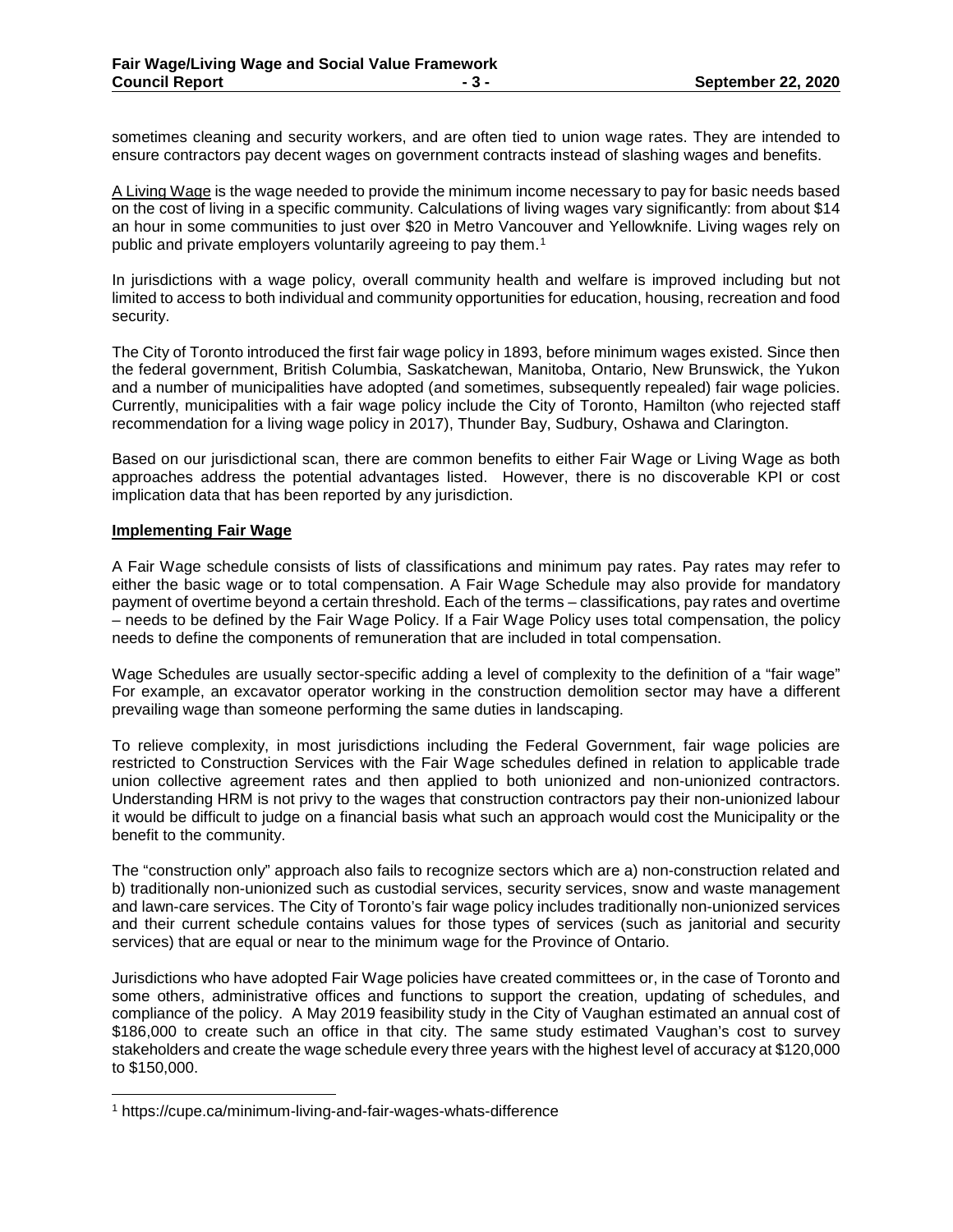Fair wage is best adopted in the Construction sector since it is a market driven approach and the construction sector has an abundance of prevailing wage data as a result of trade unionization of the sector. As stated, in the majority of jurisdictions, a fair wage policy does not overtly benefit other services sectors. Being sector and service specific, fair wages are not consistent. Therefore, the direct cost implications of adopting a Fair Age approach to Municipal contracts is not quantifiable until the sector/service rates are defined by HRM. Notwithstanding the inability to estimate the direct cost of "Fair Wage" on HRM contracts, if HRM were to adopt a fair wage for construction approach, the administrative costs could be estimated to be not dissimilar to those estimated in Vaughan. A more robust approach which includes non-construction services would increase the estimated administrative costs due to the increased level of effort.

### **Implementing Living Wage**

On September 2, 2020 the Canadian Council for Policy Alternatives (CCPA) published their report which determined that Halifax's current living wage is \$21.80/hr. CCPA is a member organisation of Living Wage Canada. As the living wage is officially updated HRM will adjust its living wage for those solicitations that occur after the revised living wage is in place. Living Wage Canada indicates on its website that "the living wage is calculated as the hourly rate at which a household can meet its basic needs, once government transfers have been added to the family's income (such as the Universal Child Care Benefit) and deductions have been subtracted (such as income taxes and Employment Insurance premiums)."<sup>[2](#page-3-0)</sup>

"For individuals and families, a living wage:

- enables working families to have sufficient income to cover reasonable costs;
- promotes social inclusion;
- supports healthy child development principles;
- ensures that families are not under severe financial stress;
- is a conservative, reasonable estimate;
- engenders significant and wide-ranging community support; and
- is a vehicle for promoting the benefits of social programs such as child care"<sup>[3](#page-3-1)</sup>

#### **Potential Advantages of a Living Wage Approach in Contracts**

- level playing field for wages may result in better quality of work;
- increased investment in training and apprenticeships by businesses;
- greater investment in health and safety training of workers;
- easier to recruit new apprentices and increase the representation of underrepresented groups in the skilled trades by making careers in these occupations more appealing;
- benefit non-unionized workers;
- more community benefit than fair wage approach
- less administration costs than fair wage approach; and
- discourage underground economy of cash payments and workers inappropriately classified as independent operators.

#### **Potential Disadvantages of a Living Wage Approach in Contracts**

- increased labour costs that would ultimately be borne by taxpayers;
- **present barriers to new businesses wishing to bid work:**
- administrative burden for small and medium sized businesses;
- difficult for businesses to remain competitive in the wider market;
- reduce pool of businesses willing and able to supply the Municipality with goods and services;

<span id="page-3-0"></span> <sup>2</sup> [http://livingwagecanada.ca/files/8714/4500/2147/Living\\_Wage\\_Full\\_Document\\_oct\\_2015.pdf](http://livingwagecanada.ca/files/8714/4500/2147/Living_Wage_Full_Document_oct_2015.pdf)

<span id="page-3-1"></span><sup>3</sup> [http://livingwagecanada.ca/files/8714/4500/2147/Living\\_Wage\\_Full\\_Document\\_oct\\_2015.pdf](http://livingwagecanada.ca/files/8714/4500/2147/Living_Wage_Full_Document_oct_2015.pdf)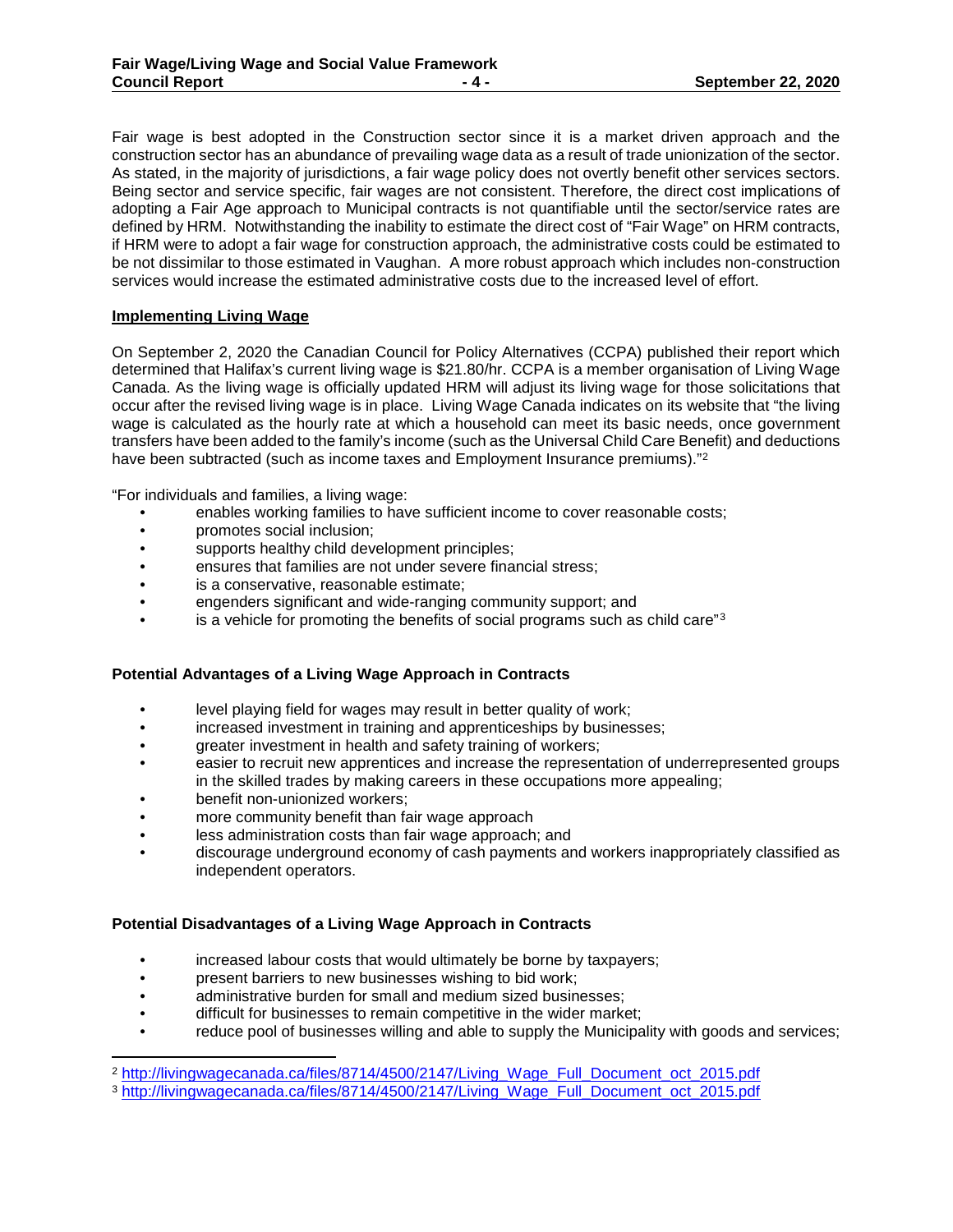- relies on third parties to define the wage; and
- difficult to measure the benefits of a Wage Policy"<sup>[4](#page-4-0)</sup>

Living wage polices have been adopted by the City of Vancouver, City of Victoria, Port Coquitlan, City of Edmonton, City of Brantford, City of New Westminster and others.

There are a number of certification models that operate in Canada at the moment and they differ slightly in terms of how they implement the above conditions. For example, there are different definitions of applicable service contracts and unique ways to calculate benefits contributions.

An agreed upon national criterion for the certification of Living Wage Employers throughout Canada does not currently exist and a number of existing and potential Living Wage employers operate across Canada with no way of certifying them on a national basis.

Living Wage Canada, under their National Living Wage Framework, is working with existing Living Wage Certification processes to develop a national Living Wage Employer Certification Criteria that can be implemented locally by communities. The National Framework for a Living Wage calculates a living wage that would allow two income earners to support a family of four. "This methodology assumes the following scenario:

- A healthy family of 4 with 2 children
- 1 child in full-time day care, 1 in before-and after-school care
- Full Time hours of employment between two parents
- One parent taking evening courses at a local college to improve employment capacity
- Costs of living including transportation, food, rental housing, clothing, childcare, medical expenses and other
- Inclusion of tax credits, returns and government benefits; namely child tax benefits"<sup>[5](#page-4-1)</sup>

"Thus, the living wage is the hourly rate of pay at which a household can meet its expenses once government transfers have been added and government deductions from wages and government taxes have been subtracted."[6](#page-4-2)

"Annual Family Expenses = Income from Employment (Living Wage) + Income from Government Transfers – EI & CPP Premiums, CCB and Federal and Provincial Tax"[7](#page-4-3)

In addition to imposing Living Wage requirements on their contractors, some jurisdictions including Vancouver have opted to become certified Living Wage Employers. A 'Living Wage Employer Certification Process' certifies employers (both public and private) of their commitment to pay their staff and contracted service staff a Living Wage based on the locally calculated rate. The following general conditions apply to certified Living Wage Employers:

- All direct staff will be paid a locally calculated living wage
- A legally binding contract clause will be inserted in all future/renewed service contracts to ensure that all contracted service workers are paid the living wage
- In assessing an employer's suitability, account is taken of employee benefits and employee commission/tips
- Certification is periodically reviewed when changes are made to the Living Wage rate

Considering total compensation, the minimum remuneration for a full-time permanent Municipal employee currently exceeds the locally calculated Living wage of \$21.80/hour (per Living Wage Canada and the Canadian Council for Policy Alternatives).

<span id="page-4-0"></span><sup>4</sup> City of Brampton, Report, Committee of Council, 2020-05-6, Fair Wage Policy and Community Benefits

<span id="page-4-1"></span><sup>5</sup> [http://livingwagecanada.ca/files/8714/4500/2147/Living\\_Wage\\_Full\\_Document\\_oct\\_2015.pdf](http://livingwagecanada.ca/files/8714/4500/2147/Living_Wage_Full_Document_oct_2015.pdf)

<span id="page-4-2"></span><sup>6</sup> [http://livingwagecanada.ca/files/8714/4500/2147/Living\\_Wage\\_Full\\_Document\\_oct\\_2015.pdf](http://livingwagecanada.ca/files/8714/4500/2147/Living_Wage_Full_Document_oct_2015.pdf)

<span id="page-4-3"></span><sup>7</sup> [http://livingwagecanada.ca/files/8714/4500/2147/Living\\_Wage\\_Full\\_Document\\_oct\\_2015.pdf](http://livingwagecanada.ca/files/8714/4500/2147/Living_Wage_Full_Document_oct_2015.pdf)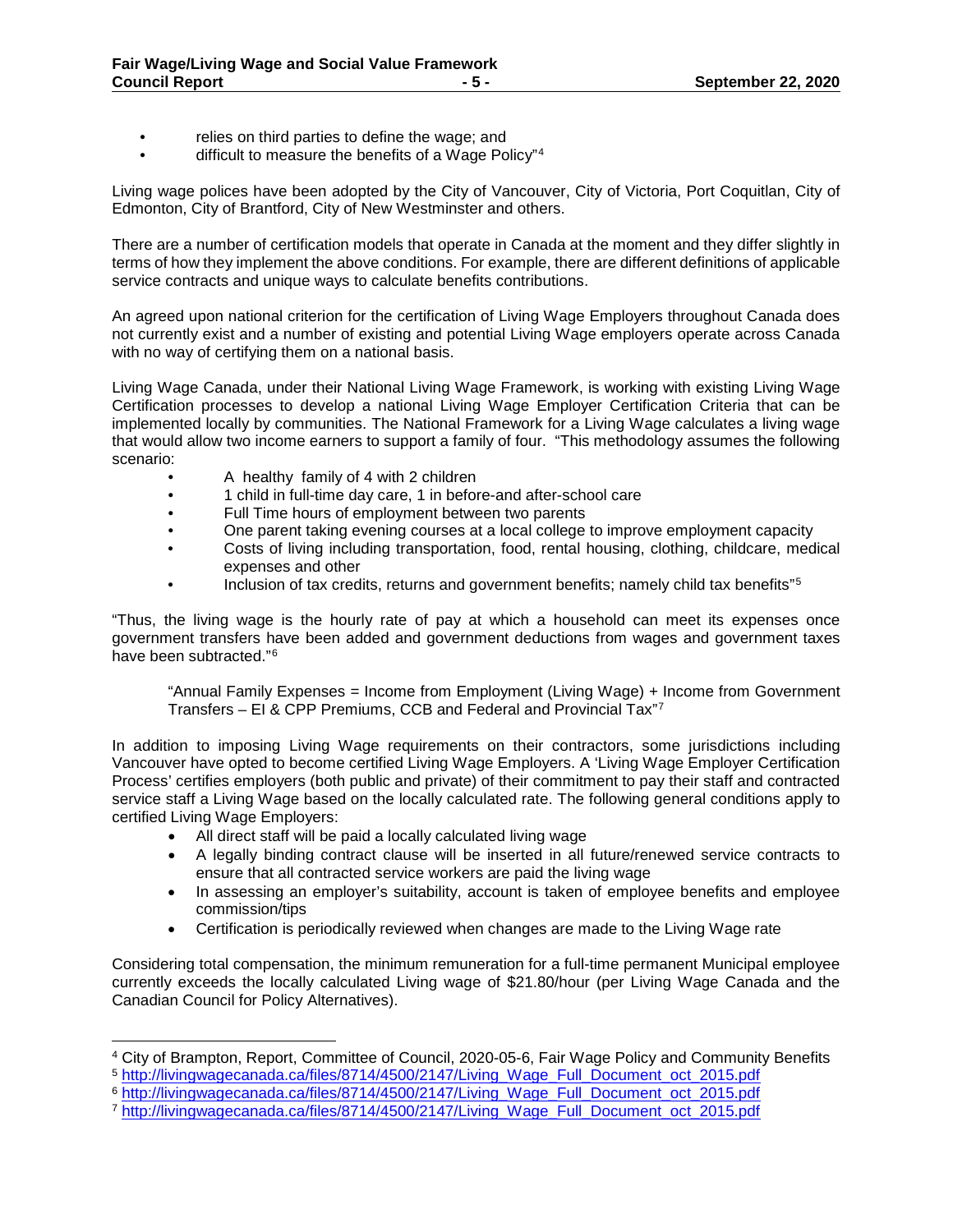A Living Wage approach includes a universal consideration of a single living wage which is defined, reported and updated by an independent third party, eliminating many of the operational costs of administration and may be seen to be targeted to the most "at-risk" sectors of HRM's contracted workers.

To minimize the impact on current approved Operating Budgets and our existing service providers, staff propose that the Living Wage approach for HRM would only be applied to new contracts, allowing a smoother and more controlled transition to the new requirements for both HRM Departments and their Contractors. This approach would exclude construction services which are generally constrained by collective agreements with the thirteen (13) building trades unions affiliated with the Mainland Nova Scotia Building Trades Council and instead focus on contracted services. The Construction Sector does have social value challenges including current and forecasted labour shortages, diversity challenges and evidence of a lack of female employment and equity. These challenges in particular are best dealt with through the diversity, equity and workforce development strategies found in the Social Value Framework. Contracted services are operational in nature, performed on Municipal worksites, and have been contracted out by the Municipality. Payment for services is generally structured using set rates. Examples of contracted services include, but are not limited to, hired operated equipment (snow removal, street sweeping), custodial services, security services, and solid waste collection services. For the purposes of this report, contracted services also exclude consulting services, professional services, IT-related services.

Due to the large number of contracts and externally contracted staff, certifying organizations recognize that not every Municipal contracted service can have a living wage requirement. Living Wage Employers typically apply some defensible criteria to determine which contracts fall within the scope of the policy. To determine the appropriate criteria for the HRM, a jurisdictional search of other provincial and municipal living wage policies was conducted. Based on the experience of those organizations staff have applied the following parameters to determine in-scope contracts and vendors:

- service is provided on Municipal sites including streets, roads and parks;
- contractor or its subcontractors provide regular and on-going services to the City;
- work must last longer than one continuous hour per occasion;
- service is provided on a regular ongoing basis; contractor must perform services over 120 hours per year, the equivalent of three (3) 40-hour weeks.

#### **Summary**

In summary, Fair Wage, while easier to apply in the Construction Sector, can be a complex approach to applying wage requirements to contracts, requires proactive maintenance and monitoring of a large number of sector and employment data by the Municipality, does not address the affordability of living in a community and is not commonly used to assign requirements to "operational services" such as Janitorial, Custodial, Security and other non-trades labour. Living Wage, being a single value defined annually by an independent third party, is easier to maintain and monitor, addresses the affordability of living in a community and since it is a universal value in the jurisdiction where it is defined, can be applied across any sector. In consideration of the above, staff recommend adoption of a Living Wage approach to HRM's contracting activity.

#### **Social Value**

Staff also recommend that Council adopt the attached Social Value Framework for Procurement (Attachment B).

"The objective of Social Value Procurement is to leverage resources & relationships that:

- Increase economic opportunities
- Diversify the Supply Chain: promote social value businesses that have a recognized certification and/or are owned/controlled by an equity seeking population (including but not limited to nonprofits/ co-ops, women, Indigenous persons, people with disabilities, LGBTQ+)
- Improve economic independence and capacities
- Promote workforce diversity underemployed, unemployed, under-represented groups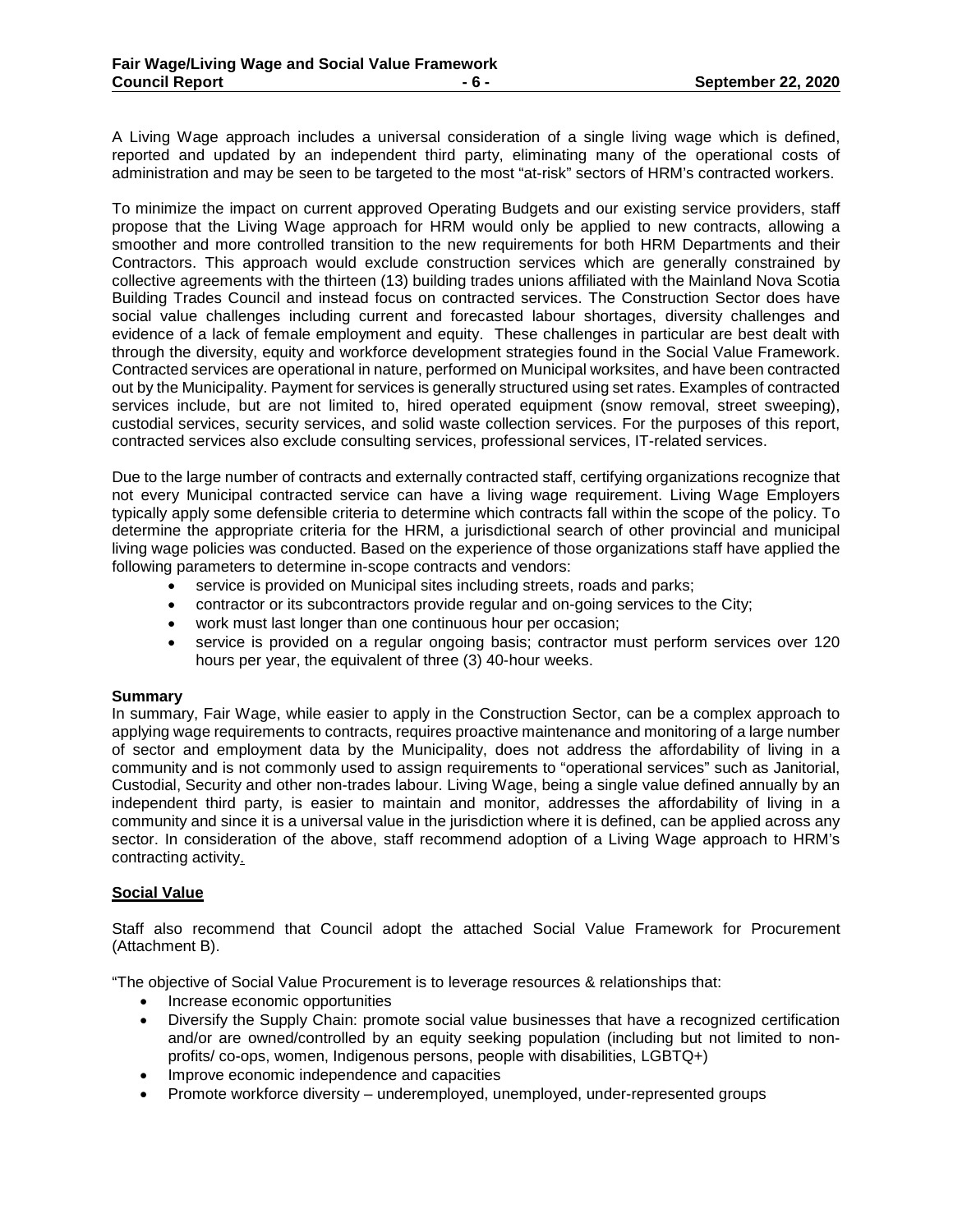• Advance inclusion, reconciliation, equity and diversity" [8](#page-6-0)

In a Halifax context, diversity targets specifically include providing opportunities for African Nova Scotian, Mi'kmaq and Acadian suppliers, workers and trainees to benefit from inclusion in the Municipality's Supply Chain.

#### **The Need for Social Impact Opportunity Assessments**

A social impact opportunity analysis examines the spend categories within an organization and identifies potential social procurement opportunities.

"Completing a social impact opportunity analysis early in the procurement process will help ensure that the proper contracts are chosen to insert social value. This early stage is also the time when organizational priorities and outcomes are discussed. Organizations can identify a societal outcome they want to achieve and then identify how it can be achieved in upcoming contracts. Complimenting a social impact opportunity analysis is the completion of a supplier market analysis. When the time comes to add social impacts into contracts, an assurance that suppliers can meet the requirements must first be done. For example, if a contract requires four hundred hours of work, then a supplier has to be able to fulfil those four hundred hours. Although a particular contract may appear to provide opportunity to insert social impact, without a supplier readily available it will not be successful. Completing these steps sets a team up for success in achieving social value in their procurement activities". [9](#page-6-1)

Prior to including specific Social Value considerations in any major procurement, HRM should assess the potential social value of both the Procurement and the contract. These considerations include community impact, reach, workforce and training potentials, inclusion, environment and other social factors in relation to the market's ability to respond. There is no "one size fits all" solution to Social Value Procurement.

Under the Framework, a Social Procurement lens will be applied to all procurement activity, regardless of value, and, social benefit requirements will be included in contracts valued at \$1,250,000 or above where the project is found, via a mandatory review/assessment process, to be a good social benefit delivery vehicle. Having a set of criteria, except as described in general terms in the proposed framework is difficult.

#### **Advancing Social Procurement through Unbundling Contracts**

While operational efficiency and cost considerations are traditionally dealt with by consolidating contracts to encourage a "one supplier" approach, this often results in a lack of ability for small to medium business and social enterprises to respond to procurement activities. Procurement and Departments must collaborate to balance operational considerations with business opportunities where it is appropriate, the unbundling of so-called "omnibus" standing offers can encourage social value businesses to respond to smaller and more focused scopes of goods or services.

### **Advancing Social Value through Simplification**

Many small to medium businesses find Public Procurement processes to be overly complex. Procurement can support these businesses by simplifying RFP processes and contract requirements for smaller value/low risk procurement.

#### **Advancing Social Value through Workforce Development**

There are models from multiple jurisdictions that support workforce development via the procurement process including most recently a pilot project by the Province of Nova Scotia that requires inclusion of apprentices and under-employed communities in the construction of public schools in the Cape Breton

<span id="page-6-0"></span><sup>&</sup>lt;sup>8</sup> City of Vancouver Social Value Procurement Backgrounder, FAQ and Myths

<span id="page-6-1"></span><sup>9</sup> Social Procurement State of Practice by Dustin Lubick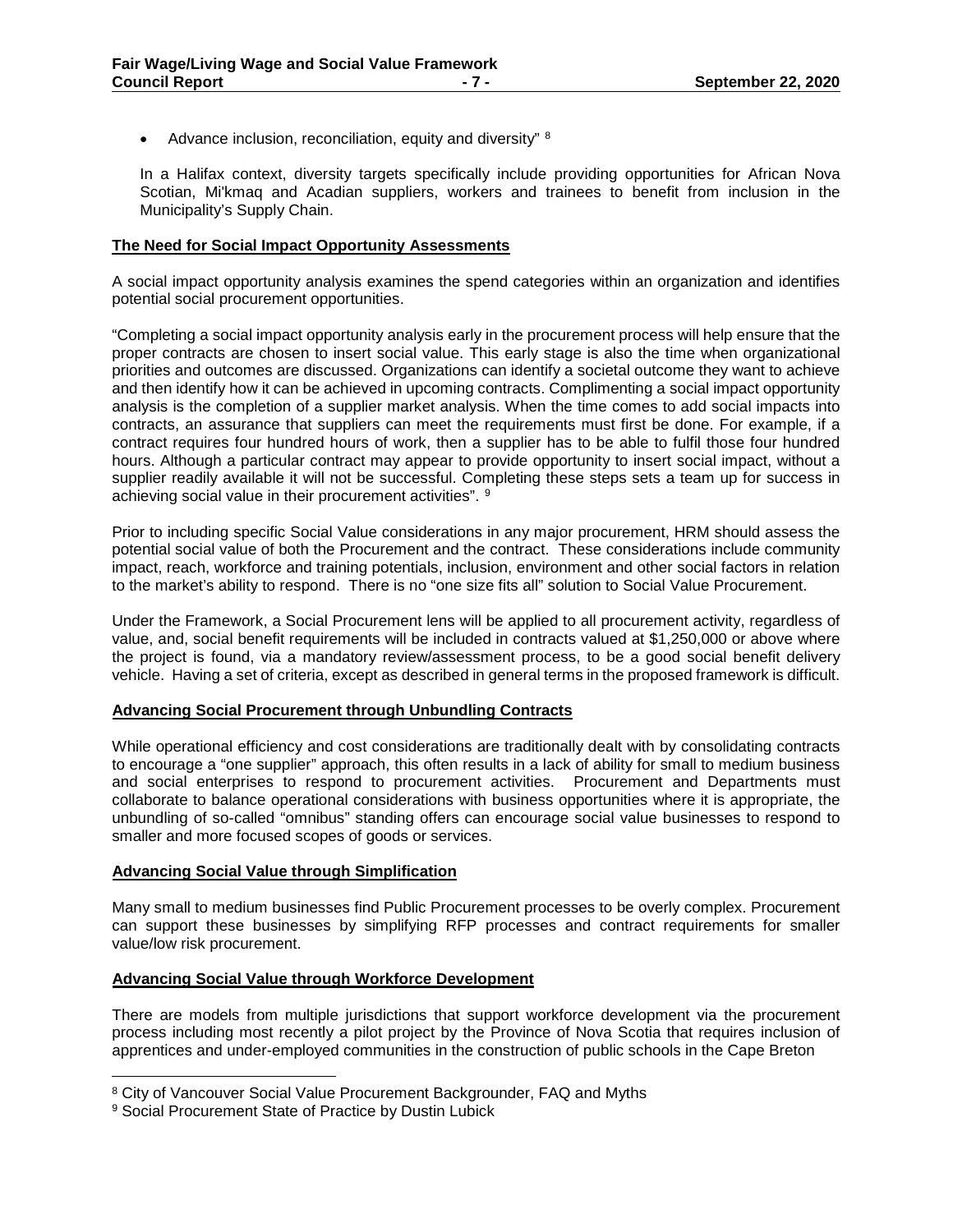region. Some jurisdictions require that all infrastructure projects exceeding a described value include a workforce development component. Many Canadian jurisdictions apply an evaluation to projects to provide a possible advantage to those bidders who support social value based on a points system. Subject to the social goals of the procurement activity, HRM will take advantage of this methodology for RFPs.

#### **Supporting small to medium business and diverse groups through subcontracting**

Subcontracting can provide an opportunity for businesses to partner with other businesses that are able to deliver social value. Within a social procurement framework, subject to the social goals of the procurement activity, HRM will require or evaluate a contractor's ability or desire to subcontract part of their work to a targeted group which may include certified diverse suppliers, minority business and small to medium businesses. If there are requirements to subcontract to specific suppliers, it must be included in the bid document prior to the contract being awarded. Examples of this include Canadian Government's Procurement Strategy for Aboriginal Business (PSAB) under which contractors are encouraged to subcontract to Aboriginal businesses when they need to fulfill a federal government requirement and the US Federal Small Business Act, under which all federal procurement over \$700,000 (\$1.5 million for construction) must have a small business subcontracting plan.

### **Advancing Social Value via Supplier Diversity**

The Procurement Policy currently requires that bids via invitation include, where there is a diverse supplier known and available, that at least one diverse supplier be included in the solicitation. Following the model of other jurisdictions in Canada and internationally, a diverse supply chain evaluation process may be undertaken in publicly advertised solicitations as well.

#### **Advancing Social Value through Green Innovation.**

Although it is evident that innovation and economic growth are means to provide social value, in the ICT sector, there are limited opportunities for HRM to foster economic growth, new and innovative technologies and "startup" businesses through the evaluation of Social Value in the Procurement process. Staff recommend investigating an approach within HalifACT2050 to encourage local development of Green innovation. In consideration of the scrutiny and risks around the acceptance of unsolicited proposals, staff do not recommend the universal consideration of unsolicited proposals. However, there is a model in Toronto, separate from their Procurement policy, which focuses on unsolicited procurement for green technology innovation (the Green Market Acceleration Program). Under this approach, Toronto provides local firms and foreign investors with an opportunity to collaborate with the City in order to accelerate the development and commercialization of "made-locally" green technologies. The types of activity considered include products and services that support the use of natural resources more effectively or efficiently, as well as solutions that support energy efficiency, electric vehicles and green transportation, renewable energy, green buildings, resource management and bio-products. Under the Toronto policy, unsolicited proposals to develop technologies related to the green economy are evaluated and accepted under the condition that the development of the products or services there is no financial cost to the City and that the City provides support including access to infrastructure and data and in-kind contribution of human resources. Any successful development that Toronto has interest in purchasing subsequently needs to be either put to market or meet the requirements for Alternative Procurement. Toronto's outline of the program is included as Attachment C

# **FINANCIAL IMPLICATIONS**

Staff have calculated the below data based on a "highest impact" living wage scenario, based on average actual spend, the estimated percentage of labour included in contracts and average wages. Note that these are "best guess" impacts and are not exact values. Average Labour rates are based on data from Indeed.com (Nova Scotia average rate).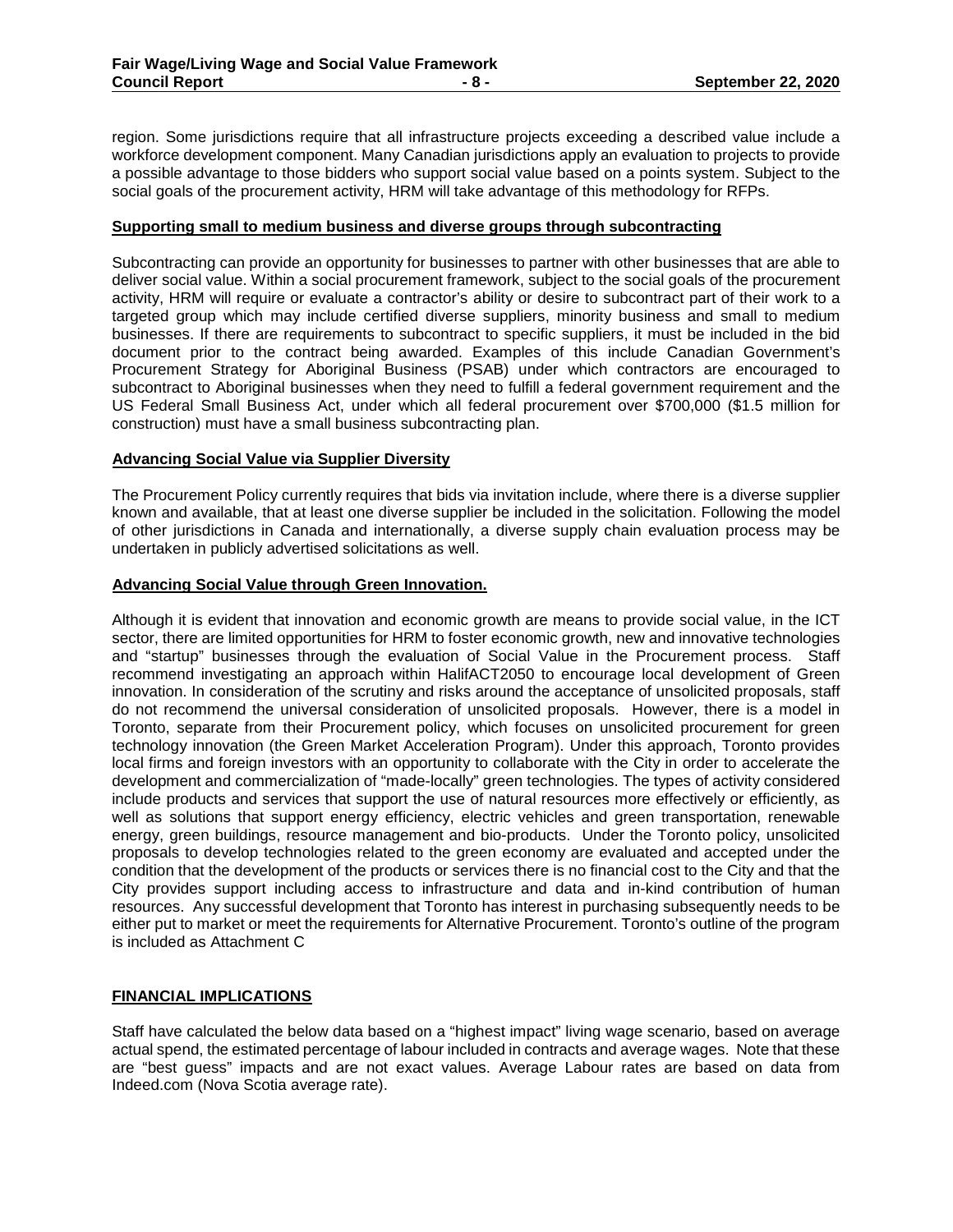| Snow - (all including streets, sidewalk,<br>trails and facilities)              | All Contracts (2019) |
|---------------------------------------------------------------------------------|----------------------|
| % of labour <sub>1</sub>                                                        | 35%                  |
| Avg labour rate in Nova Scotia                                                  | \$17.44              |
| Living Wage                                                                     | \$21.80              |
| <b>Total Average Spend</b>                                                      | \$22,110,822         |
| <b>Total Average Spend on Labour</b>                                            | \$7,738,788          |
| Financial impact on Labour                                                      | \$9,673,485          |
| Additional \$ spent per year on Labour                                          | \$1,934,697          |
| <b>Total Cost under Living Wage</b><br><b>Excluding Vendor Markup on Labour</b> | \$24,045,519         |
|                                                                                 |                      |

| Waste Removal - Collection and<br><b>Transportation of Household Waste</b>      | <b>All Contracts excluding</b><br>Otter Lake (2019) |
|---------------------------------------------------------------------------------|-----------------------------------------------------|
| % of labour <sub>2</sub>                                                        | 35%                                                 |
| Avg labour rate in Nova Scotia                                                  | \$14.37                                             |
| Living Wage                                                                     | \$21.80                                             |
| <b>Total Average Spend</b>                                                      | \$17,634,578                                        |
| <b>Total Average Spend on Labour</b>                                            | \$6,172,102                                         |
| Financial impact on Labour                                                      | \$9,363,384                                         |
| Additional \$ spent per year on Labour                                          | \$3,191,281                                         |
| <b>Total Cost under Living Wage</b><br><b>Excluding Vendor Markup on Labour</b> | \$20,825,859                                        |

| <b>Waste Removal (Facilities)</b>        | All Contracts (2019) |
|------------------------------------------|----------------------|
| % of labour <sub>2</sub>                 | 35%                  |
| Avg labour rate in Nova Scotia           | \$14.37              |
| Living Wage                              | \$21.80              |
| <b>Total Average Spend</b>               | \$239,553            |
| <b>Total Average Spend on Labour</b>     | \$83,844             |
| Financial impact on Labour               | \$127,194            |
| Additional \$ spent per year on Labour   | \$43,350             |
| <b>Total Cost under Living Wage</b>      | \$282,903            |
| <b>Excluding Vendor Markup on Labour</b> |                      |
|                                          |                      |

| <b>Grass Mowing and Landscape</b><br><b>Services</b> | All Contracts (2019) |
|------------------------------------------------------|----------------------|
| % of labour <sub>2</sub>                             | 30%                  |
| Avg labour rate in Nova Scotia                       | \$15.48              |
| Living Wage                                          | \$21.80              |
| <b>Total Average Spend</b>                           | \$1,344,958          |
| Total Average Spend on Labour                        | \$403,487            |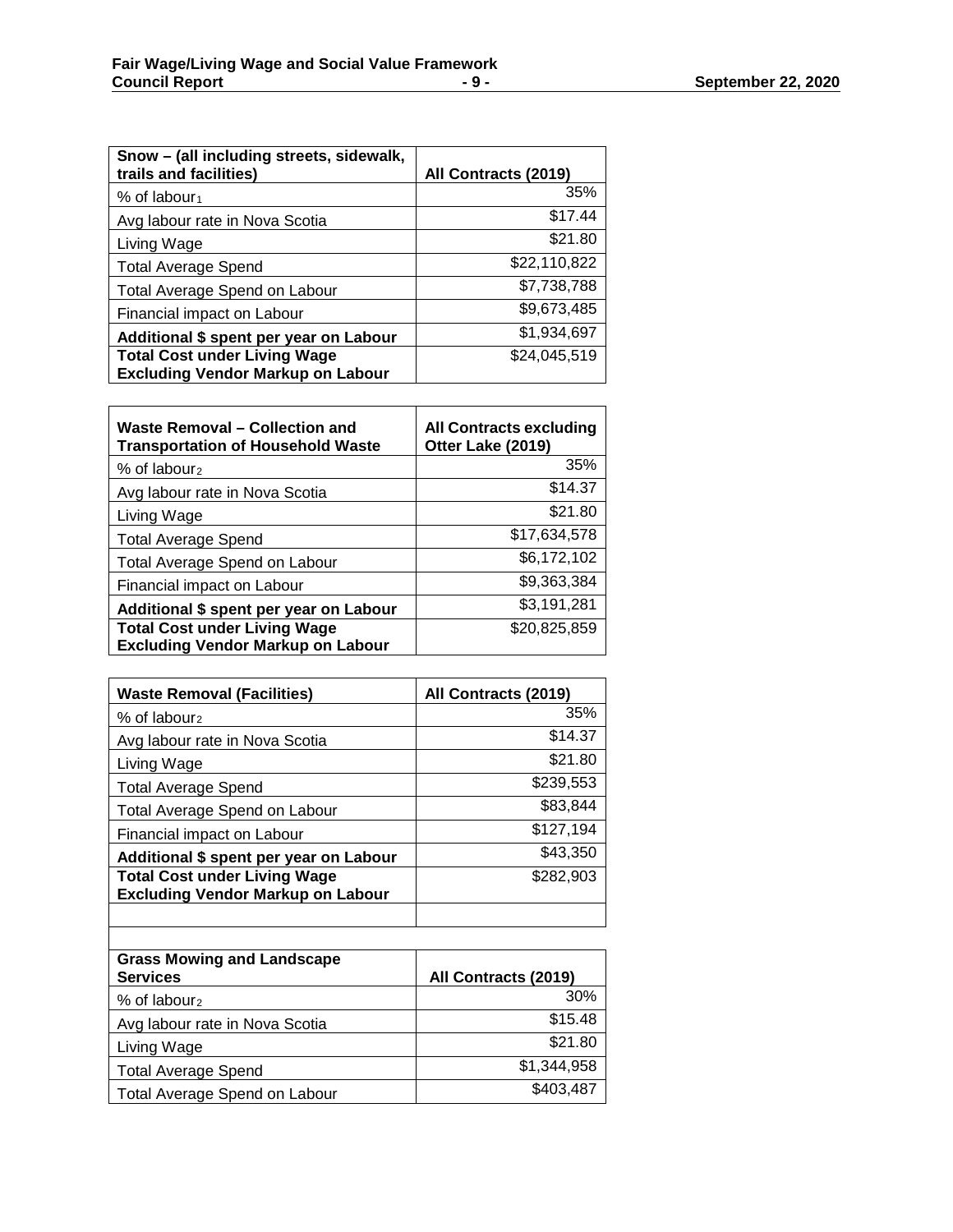| Financial impact on Labour                                                      | \$568,218   |
|---------------------------------------------------------------------------------|-------------|
| Additional \$ spent per year on Labour                                          | \$164,731   |
| <b>Total Cost under Living Wage</b><br><b>Excluding Vendor Markup on Labour</b> | \$1,509,689 |

| <b>Custodial</b>                         | All Contracts (2019) |
|------------------------------------------|----------------------|
| $%$ of labour <sub>3</sub>               | 70%                  |
| Avg labour rate in Nova Scotia           | \$12.69              |
| Living Wage                              | \$21.80              |
| <b>Total Average Spend</b>               | \$3,786,756          |
| <b>Total Average Spend on Labour</b>     | \$2,650,729          |
| Financial impact on Labour               | \$4,553,656          |
| Additional \$ spent per year on Labour   | \$1,902,927          |
| <b>Total Cost under Living Wage</b>      | \$5,689,683          |
| <b>Excluding Vendor Markup on Labour</b> |                      |

| <b>Security</b>                          | All Contracts (2019) |
|------------------------------------------|----------------------|
| % of labour <sub>4</sub>                 | 55%                  |
| Avg labour rate in Nova Scotia           | \$14.43              |
| Living Wage                              | \$21.80              |
| <b>Total Average Spend</b>               | \$3,044,199          |
| Total Average Spend on Labour            | \$1,674,309          |
| Financial impact on Labour               | \$2,529,448          |
| Additional \$ spent per year on Labour   | \$855,139            |
| <b>Total Cost under Living Wage</b>      | \$3,899,338          |
| <b>Excluding Vendor Markup on Labour</b> |                      |

|                                                               | All Contracts (2019) |
|---------------------------------------------------------------|----------------------|
| <b>Original Value of Impacted Contracts</b>                   | \$48,160,866         |
| Additional \$ spent on Labour of<br><b>Impacted Contracts</b> | \$8,092,125          |
| <b>Revised Value for Impacted Contracts</b>                   | \$56,252,991         |
| <b>Percentage Impact on ALL Contracts</b>                     | 16.8%                |
|                                                               |                      |

1 City of St. John's Review of Winter Maintenance Services Final Report Feb 2014 (KPMG)

<sup>2</sup> Staff estimate

<sup>3</sup> Cleanlink.com

<sup>4</sup> SecurityInfoWatch.com

The average wages listed above are based on surveys by "indeed.com" and may not reflect the actual paid by our contractors and service providers and therefore the actual impact may differ from the above analysis.

The revised value for impacted contracts is \$56,252,991 as listed above, for comparison purposes, this would comprise of 5.9% of the total expenditures in the 2020 budget. The estimated potential impact of imposing a Living Wage requirement on all the operational contracts listed above would be an increase of \$8.1M or 16.8% of the value of those contracts. The increase in costs will occur over time as the living wage is imposed to new and retendered contracts.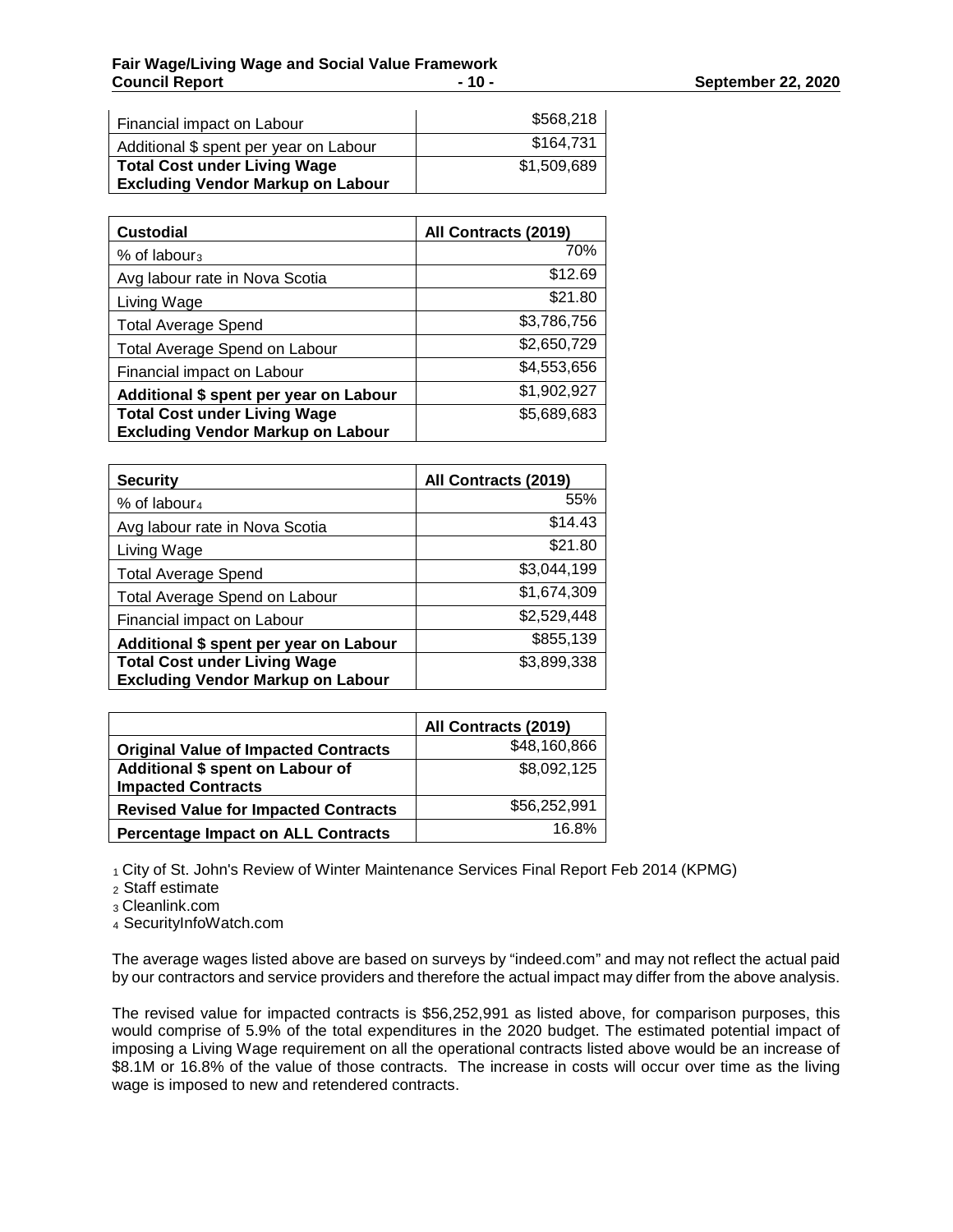The financial implications are reflective of the cost of providing a living wage, it does not quantify the community benefit that is achieved from providing workers with a living wage.

Although the requirement to pay living wage to employees will not apply to MDF's or other facility boards, the financial implications do include their purchases via our standing offer agreements. Since they are required via their management agreements to utilize HRM standing offers, their costs for the services listed here will increase in proportion to any cost increases incurred over time by the Municipality.

#### **RISK CONSIDERATION**

Adoption of a Living Wage approach to contracting for "operational" services may result in increased costs in HRM service contracts per the above Financial Implications.

Although the wages of full-time staff exceed living wage, if a Living Wage contracting approach is adopted contracted laborers may earn more that some casual, part-time or seasonal HRM and Library staff (lifeguards, fitness instructors, trainers, etc.)

Some suppliers may not bid on HRM contracts if they need to maintain separate payroll schedules for HRM vs other customers.

Procurement and Departments may not have existing skilled resources to support the Supplier Code of Conduct or the Social Value Framework.

#### **COMMUNITY ENGAGEMENT**

The Nova Scotia Construction Sector Council and the Mainland Nova Scotia Building Trades Council provided input regarding Social Value in Capital Construction projects. Due to the timelines afforded by Council for the presentation of this report, no other Community, Industry or Internal consultation was performed.

#### **ENVIRONMENTAL IMPLICATIONS**

Positive Environmental implications are inherent is the application of the Social Value Framework.

#### **ALTERNATIVES**

- 1. Council could direct staff to implement living wage based on the model currently used in Vancouver targeting only those contracts with a total value exceeding \$250,000. Based on the estimates included above, the total financial impact of adopting a living wage for only those contracts exceeding \$250,000 per year could be an increase of \$2,614,765 per year excluding net HST on those contracts, or 5.4% of the total annual operational services contract spend, which would result in a 0.55% increase to the total operating budget. This would result in 25% of Custodial contracts being exempt from the living wage requirement. The unbundling of standing offers to encourage participation of small to medium business and social enterprises could result in more exemptions to the requirements.,
- 2. Council could adopt the Supplier Code of Conduct and Social Value Framework with "Fair Wage" requirements instead of "Living Wage" requirements. This is not recommended as HRM does not have the data nor the resources that would be required to create and maintain a Fair Wage schedule and resulting program and such a program may not benefit the desired demographic. Based on the research performed by the City of Vaughan, adopting fair wage could include additional support and administrative costs of \$186,000 to set up, followed by recurring costs to maintain.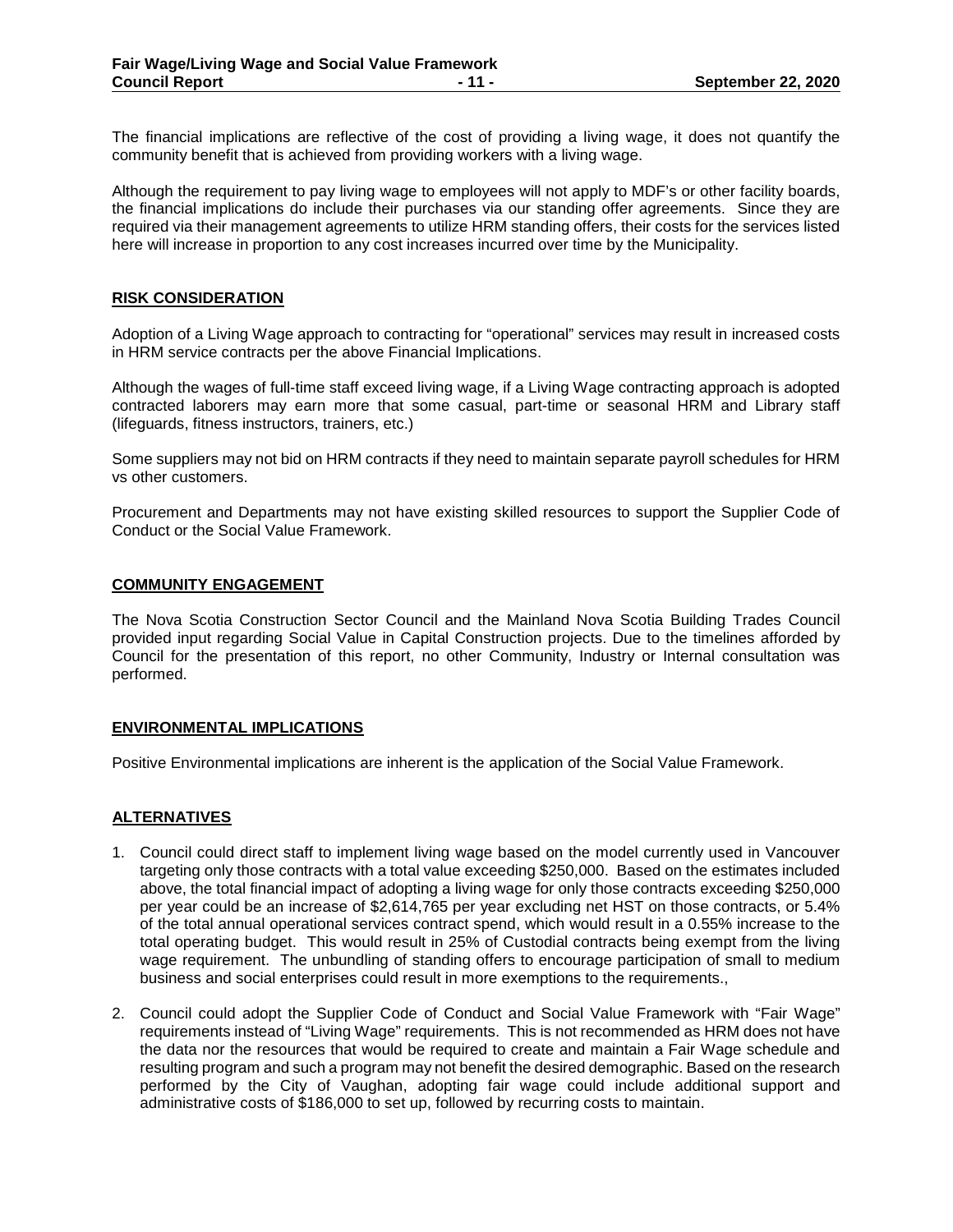3. Council could adopt the Supplier Code of Conduct and Social Value Framework without the Living Wage considerations and direct staff to return to Council with recommendations to create a separate Living Wage or Fair Wage Policy that is external to the Procurement Administrative Order.

# **ATTACHMENTS**

| Attachment A – Proposed Supplier Code of Conduct                |
|-----------------------------------------------------------------|
| Attachment B - Proposed Social Value Framework                  |
| Attachment C - City of Toronto Green Market Accelerator Program |
| Attachment D – Amendments to Procurement Administrative Order   |
|                                                                 |

A copy of this report can be obtained online a[t halifax.ca](http://www.halifax.ca/) or by contacting the Office of the Municipal Clerk at 902.490.4210.

| Report Prepared by: | Stephen Terry, Sr. Procurement Consultant 902.802.4063  |
|---------------------|---------------------------------------------------------|
|                     | Erin MacDonald, Sr. Procurement Consultant 902.292.5795 |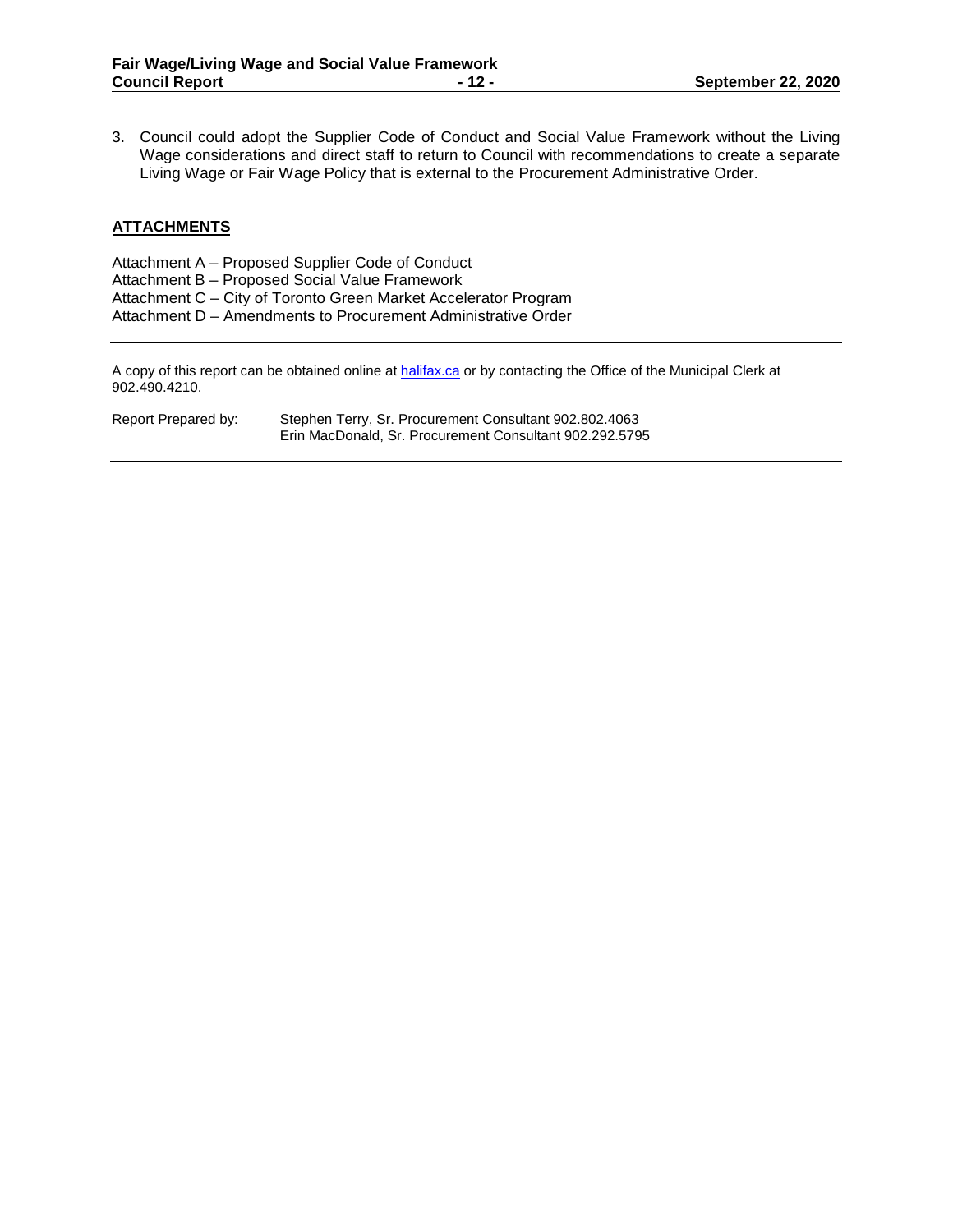# **Attachment A: Supplier Code of Conduct**

## **1. Application**

- 1.1 The effective date for this Supplier Code of Conduct is April 1, 2021
- 1.2 The provisions of this Supplier Code of Conduct set forth Halifax Regional Municipality's expectations for all suppliers (and their subcontractors) with whom the Municipality does business.
- 1.3 Suppliers and their subcontractors shall comply with all provisions of the Supplier Code of Conduct and with all applicable laws and regulations in the jurisdiction(s) where the Supplier operates with respect to manufacturing of goods, development and protection of intellectual property rights, delivery of services and construction, and ethical business practices. This includes but is not limited to those laws relating to working conditions, human rights, health and safety, and the environment. Where applicable laws and this Supplier Code of Conduct address the same issue, the standard that is most stringent will apply.
- 1.4 The purpose of compliance with this Supplier Code of Conduct is to ensure that all suppliers and their subcontractors, regardless of their place of operation, adhere to a consistent set of minimum performance standards related to social responsibility, environmental standards, ethics, human rights and fair workplace practices.

# **2 Child Labour**

2.1 The supplier and its subcontractors must commit to a zero-tolerance policy toward the use of child labour in the provision of any goods or services to the Municipality. The term "child" refers to any person under the age of 16. The use of legitimate workplace apprenticeship programs, which comply with all laws and regulations, is permitted.

# **3 Forced Labour**

3.1 Suppliers and their subcontractors shall not:

- a) Use forced, illegal or involuntary prison labour, including indentured or bonded labour, or any form of compulsory labour in the production of Goods or Services.
- b) Require workers to lodge deposits or their identity papers as a condition of employment, or financially penalize workers for resigning.
- c) Require any foreign contract worker to remain in employment for any period of time against his or her will or burden workers with any required agency recruitment commissions.

# **4 Equity and Non-discrimination**

4.1 In hiring and employment practices such as promotions, rewards, and access to training, neither the supplier nor its directors, officers, or employees will engage in discrimination based on race, religious beliefs, colour, gender, gender identity, gender expression, physical or mental disability, ancestry, marital status, family status, source of income, age, place of origin, and sexual orientation. In addition, workers or potential workers shall not be subjected to unlawful or discriminatory medical tests.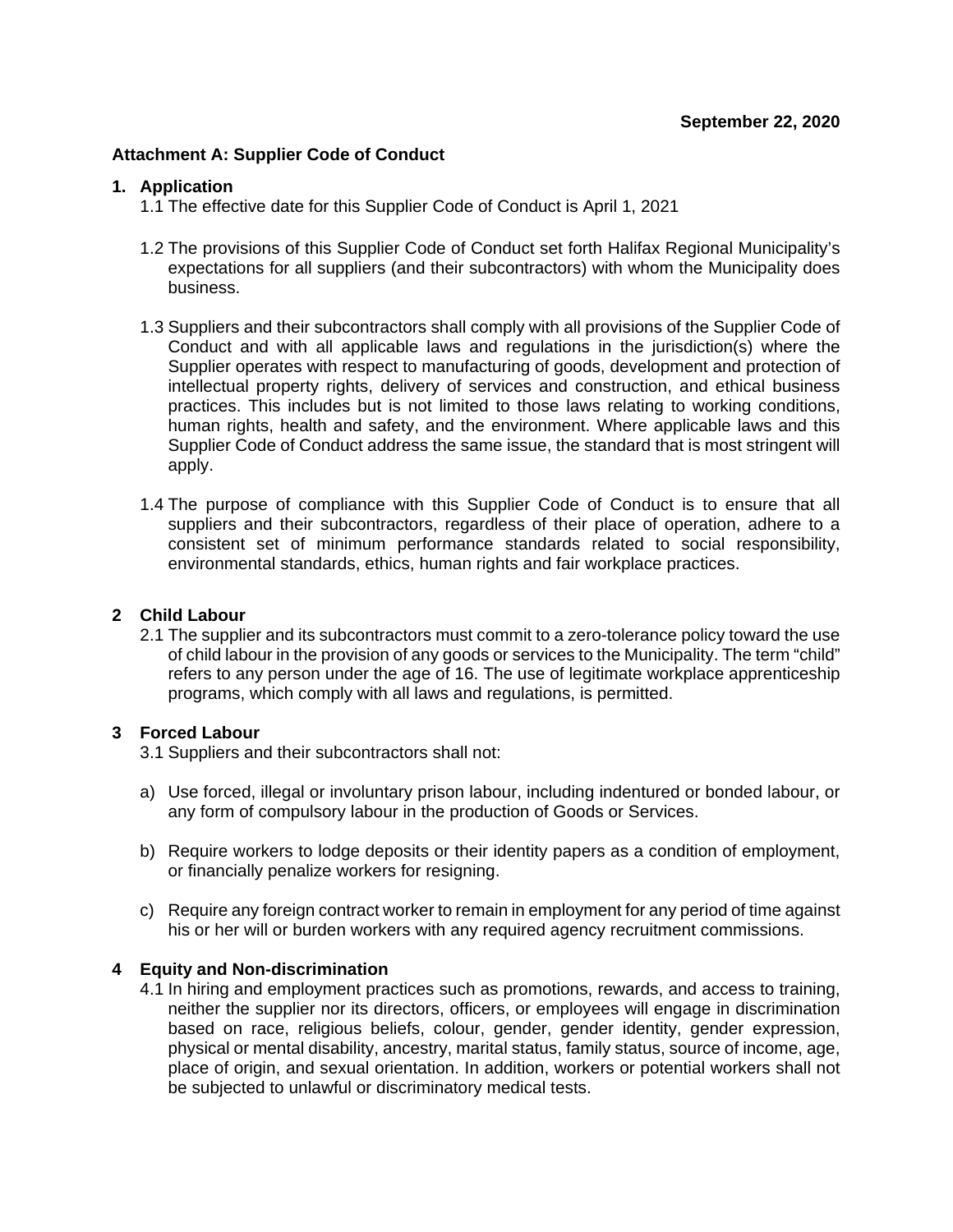- 4.2 Suppliers and their subcontractors shall not interfere with the exercise of the rights of personnel to observe tenets or practices, or to meet needs relating to race, caste, national origin, religion, disability, gender, sexual orientation, union membership or political affiliation.
- 4.3 Suppliers and their subcontractors shall not permit or condone behavior including gestures, language and physical contact, that is coercive, threatening, abusive or exploitative.

# **5 Disciplinary Practices**

- 5.1 Suppliers and their subcontractors must ensure their employees are treated with respect and dignity and that disciplinary policies and procedures are clearly defined and communicated to employees. The supplier and its subcontractors must ensure that its employees are not subject to inappropriate treatment, including any personal or sexual harassment, nor to the threat of any such treatment.
- 5.2 Suppliers and their subcontractors shall not retaliate against or discipline any employee for reporting harassment or other inappropriate treatment in the workplace.

# **6 Hours of Work**

6.1 Suppliers and their subcontractors shall comply with all applicable employment standards and related law and legislation in the jurisdiction(s) of production or services with respect to hours of work, vacation pay, overtime hours and overtime pay.

# **7 Wages**

7.1 Suppliers and their subcontractors will at a minimum meet legislated minimum wage rates and comply with all employment standards and related law, legislation and applicable collective agreements in the jurisdiction(s) of production or services with respect to compensation, including wages and benefits.

# **8 Living Wage Requirement**

8.1 For Services contracts where outsourced labour is performed on a regular, ongoing basis (such as custodial work, security services, solid-waste collection, grass mowing and snow removal), suppliers and their subcontractors shall pay, at minimum, a "living wage" to their employees when such employees are assigned to operational duties within HRM-owned or operated buildings, parks, streets, sidewalks, rights of way, playgrounds or parking lots. For the purposes of this paragraph, "living wage" is the living wage rate for Halifax, Nova Scotia as defined, calculated and published by Living Wage Canada as of the date that the call for bids is published

8.2 Notwithstanding the foregoing, the requirement to pay a living wage is not applicable to:

- a) contracts entered into and contracts tendered or retendered prior to this Code of Conduct coming into force;
- b) students, interns and practicum placements for summer projects, etc
- c) contracts requiring fewer than 120 total person-hours of service per year;
- d) ad hoc contract work (for example emergency or non-recurring repairs or maintenance where no standing contracts are in place);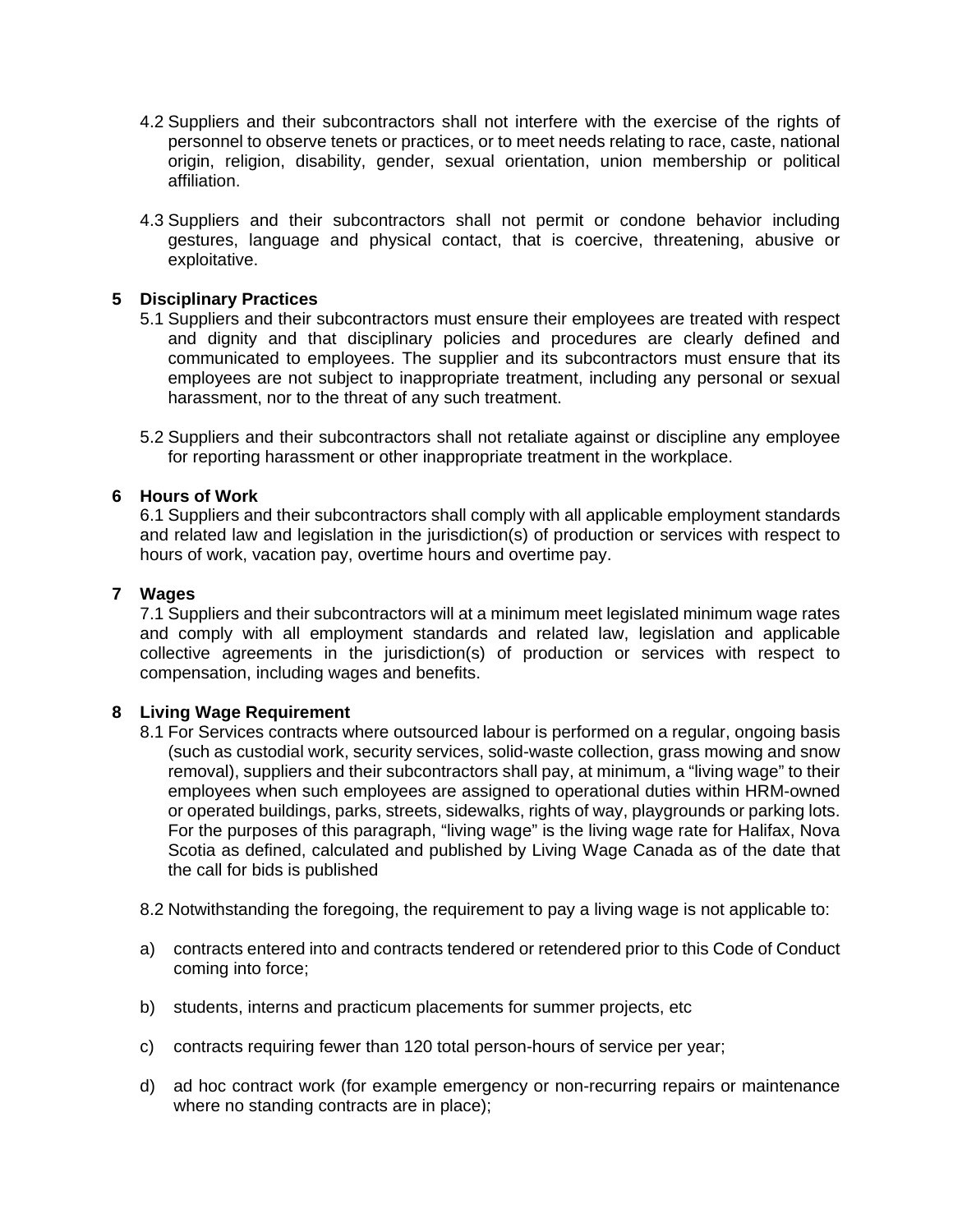- e) Construction Services
- f) volunteers;
- g) employees of organizations (for profit or not-for-profit) that lease property from the City; or
- h) social enterprise.
- 8.3 Suppliers and their subcontractors shall, upon request, provide the Municipality with evidence of their compliance with the living wage requirements set out herein.

# **9 Freedom of Association and Collective Bargaining**

9.1 The supplier and its subcontractors must work directly with employees to find solutions to any outstanding legal and employment issues while at all times respecting worker rights to obtain representation, join labour unions, and bargain collectively. Workers must be able to communicate openly with management regarding working conditions without fear of reprisal, intimidation or harassment

# **10 Health and Safety**

10.1 Suppliers and their subcontractors shall meet or exceed the requirements of all occupational health and safety codes and related law and regulations in the jurisdiction(s) of production or where the services are being performed. At minimum suppliers and their subcontractors shall:

- a) Provide a safe and healthy working environment and take adequate steps to prevent accidents and injury to health arising out of, associated with or occurring in the course of work by minimizing, so far as is reasonably practicable, the causes of hazards inherent in the working environment;
- b) Appoint a representative responsible for the health and safety of all personnel, and accountable for the implementation of the Health and Safety elements identified in this Supplier Code of Conduct;
- c) Ensure that all personnel receive regular and recorded health and safety training (in a language understood by the worker) and that such training is repeated for new and reassigned personnel;
- d) Establish systems to detect, avoid or respond to potential threats to the health and safety of all personnel;
- e) Provide for use by all personnel, clean bathrooms, access to potable water and, if appropriate, sanitary facilities for food storage.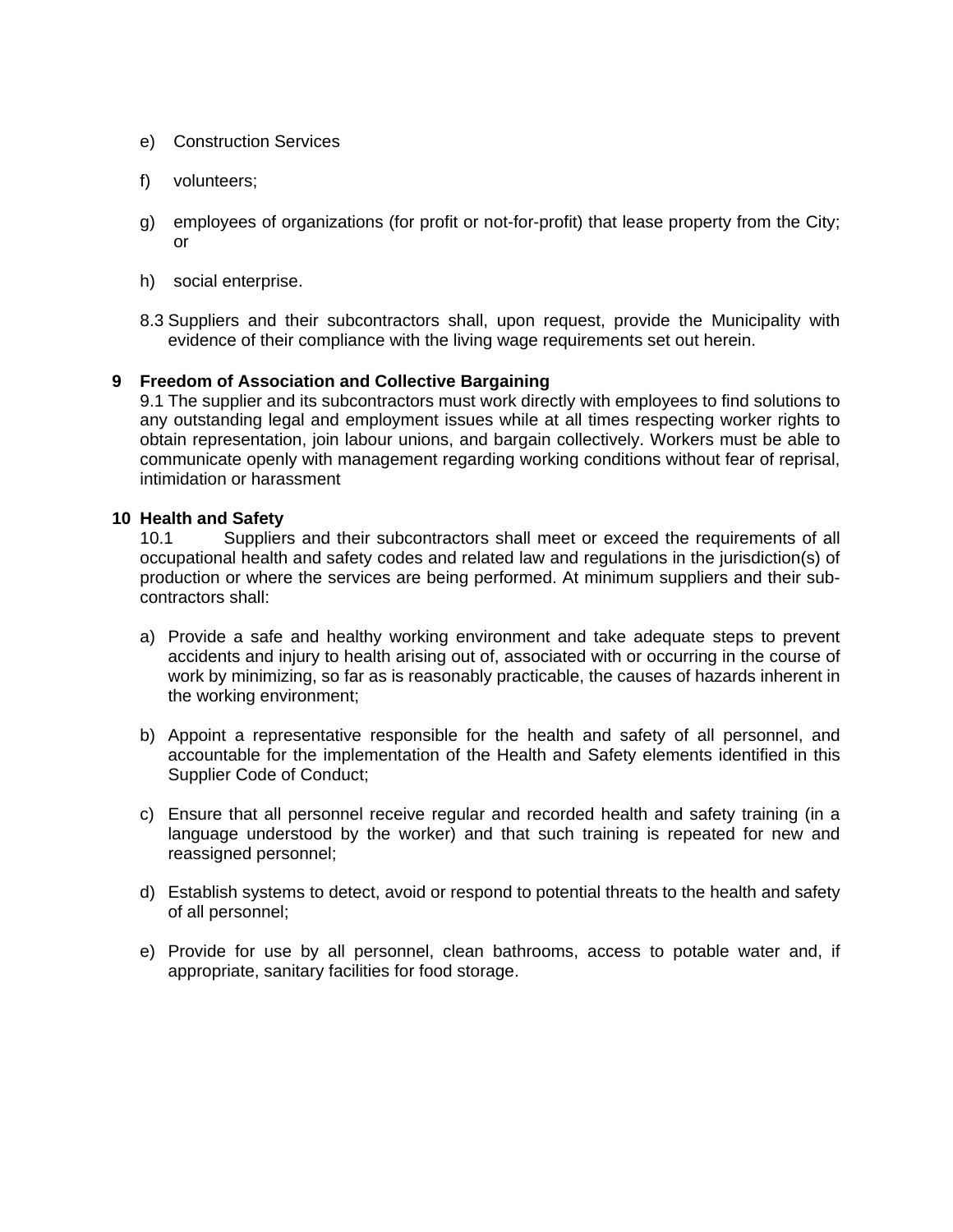# **11 Environmental Stewardship**

11.1 In June 2020, Halifax Regional Council adopted HalifACT 2050. HalifACT 2050 is a commitment to reducing emissions, switching to clean and reliable energy sources and demonstrating local government leadership. This transformational plan aligns the Municipality's efforts to support an equitable shift to a low-carbon economy by 2050. The plan will also help communities adapt by raising awareness about climate hazards and helping them better prepare. In addition to the environmental benefits, the implementation of this plan will lead to economic opportunities, healthier communities and a more resilient Halifax. In support of the plan:

- a) Suppliers and their subcontractors must seek to conduct their businesses in an environmentally responsible way, offering or using environmentally responsible products and services to the extent available, all with the goal of assisting in the reduction of any negative impact on the environment.
- b) Suppliers and their subcontractors shall mitigate their greenhouse gas ("GHG") emissions, which may include establishing GHG emissions reduction targets, undertaking projects focused on operational efficiencies and technological improvements, and offering low-carbon products and services to HRM
- c) Suppliers and their subcontractors shall undertake initiatives to promote greater environmental responsibility, such as implementing policies and programs relating to reducing water, waste, energy and paper consumption.
- d) Suppliers and their subcontractors shall incorporate climate change risk assessment into their risk management procedures.

# **12 Conflicts of interest or unfair advantage.**

12.1 Suppliers must declare and fully disclose any actual or potential conflict of interest or unfair advantage related to the preparation of their bid or where the supplier foresees an actual or potential conflict of interest in the performance of the contract. Such potential conflicts of interest or unfair advantages include, but are not limited to:

- a) Engaging current or former Municipal employees to take any part in the preparation of the bid or the performance of the contract if awarded, any time within two (2) years of such persons having left the employ of the Municipality;
- b) Engaging any family members, friends or private business associates of any Municipal employee which may have, or appear to have, any influence on the procurement process, or subsequent performance of the contract;
- c) Prior access to confidential Municipally-owned information by the supplier, or affiliated persons, that is materially related to the solicitation and that was not readily accessible to other prospective suppliers; or
- d) The supplier or its affiliated persons are indebted to or engaged in ongoing or proposed litigation with the Municipality in relation to a previous contract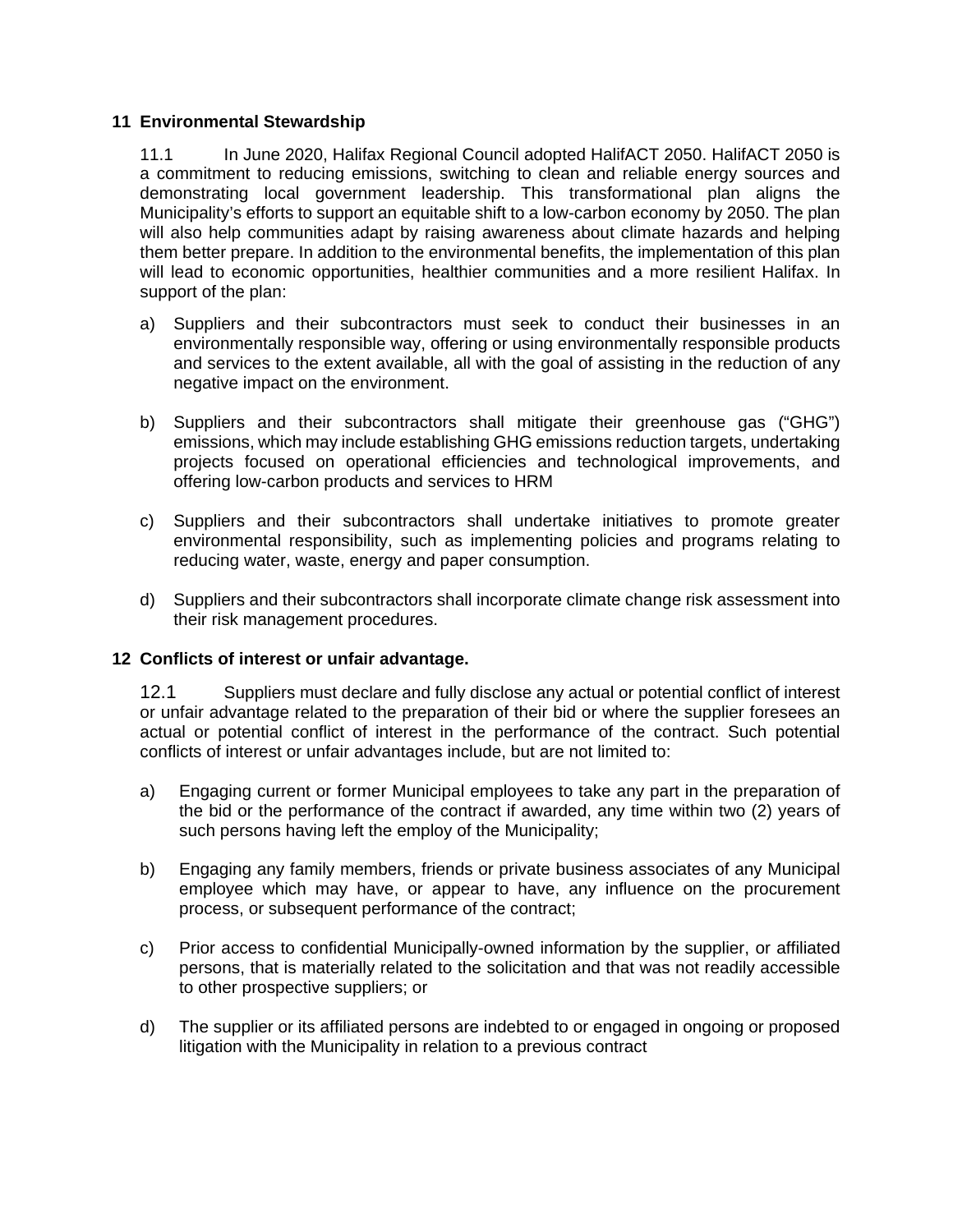# **13 Confidential Information**

13.1 Suppliers and their subcontractors may, by virtue of their dealings with the Municipality, come into contact with confidential information in respect to the Municipality, including its business partners, citizens and employees. Suppliers and their subcontractors must comply with all legal and contractual restrictions with respect to the handling of confidential information and where required must have appropriate policies and procedures in place to comply with applicable laws and regulatory requirements regarding the management of confidential information (such as information barriers or "ethical walls") and must prevent inappropriate access or disclosure of confidential information.

# **14 Publicity**

14.1 Suppliers and their subcontractors must not make any promotional statements (whether on company websites or via social media or otherwise), issue any media releases or distribute any marketing materials referencing the Municipality or Municipal trademarks or logos, unless the Municipality has approved each proposed use in advance, or such use is expressly permitted in an existing agreement with the Municipality.

# **15 Ethical Standards**

15.1 Suppliers and their subcontractors must comply with high ethical standards in doing business, including but not limited to the following:

- a) Refrain from exerting pressure of any kind on or offering money or gifts to employees, officials or directors of any entity sourcing goods, services, intellectual property rights, or construction, whether through a competitive or non-competitive sourcing process, in order to gain an advantage of any kind over other participants or potential participants in the sourcing process;
- b) Comply with all applicable domestic and international laws;
- c) Abide by any standards, rules, and codes of conduct set out by any bodies which govern the supplier;
- d) Without limiting the foregoing, refrain from engaging in any reviewable conduct or offences under the Competition Act;
- e) Refrain from knowingly providing inaccurate or misleading information in response to any kind of invitation to submit a bid or proposal;
- f) Refrain from intimidating or attempting to intimidate any other participants or potential participants in any competitive or non-competitive sourcing process;
- g) Refrain from engaging in questionable or unethical financial practices;
- h) Refrain from engaging in any deceptive marketing practices; and
- i) Refrain from engaging or attempting to engage in any other corrupt or otherwise unethical business practices.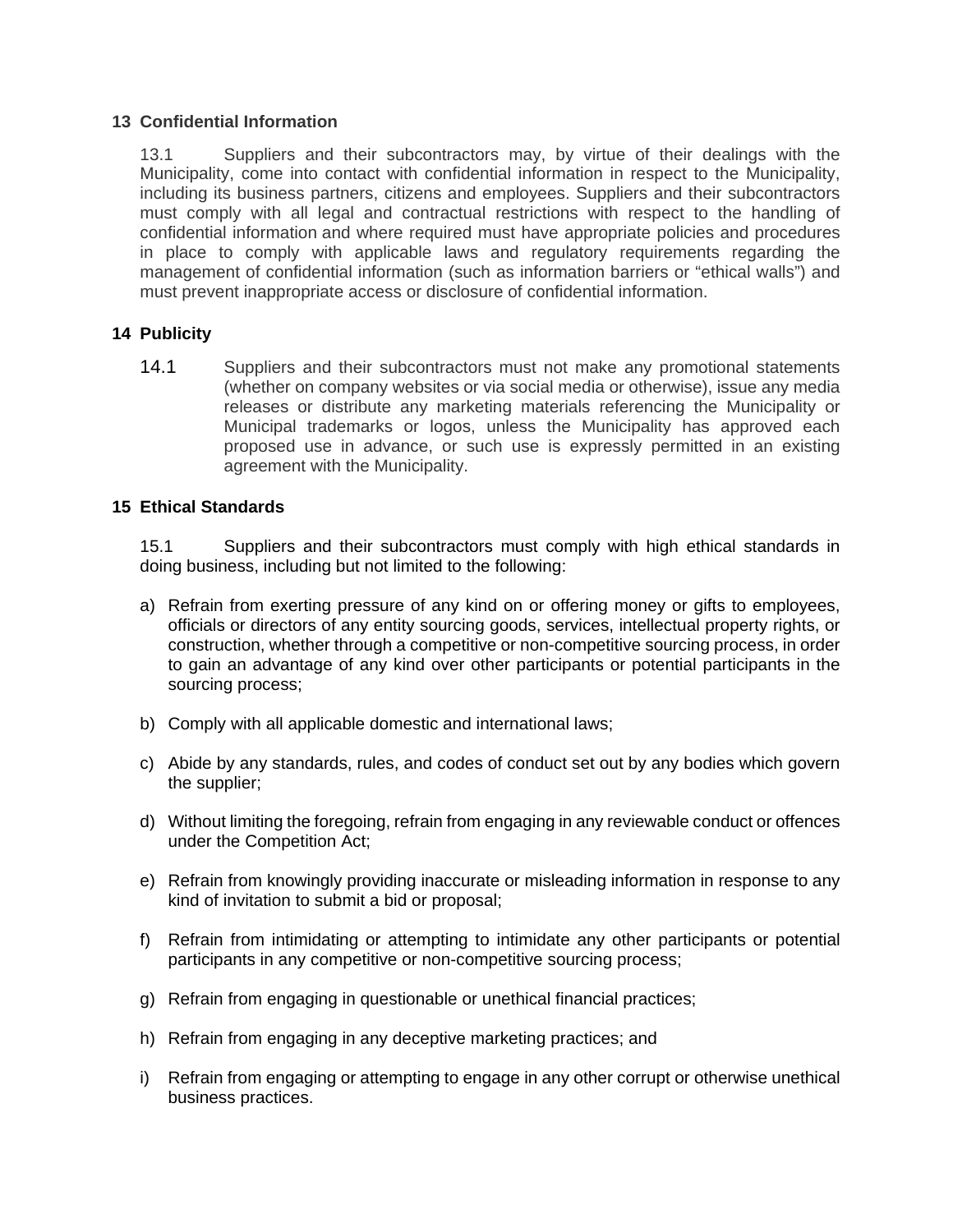# **16 Implementation and Compliance**

- 16.1 The Municipality expects all its suppliers and their subcontractors to comply with the Supplier Code of Conduct and to actively do their best to exceed the Municipality's standards.
- 16.2 The Municipality's suppliers and their subcontractors have an obligation to inform their employees about the Supplier Code of Conduct and appropriate avenues of complaint. This Code of Conduct shall be communicated to all employees and posted in both English and the local language of the employees, in an area accessible to all employees.
- 16.3 The Municipality reserves the right to require suppliers to provide details on factory and production facility locations.
- 16.4 The Municipality reserves the right to ask for proof of compliance with all applicable labour, health, safety and environmental laws, and may inspect work locations at any time (or request independent verification of compliance). Suppliers must maintain current and sufficiently detailed records to substantiate their compliance with the Supplier Code of Conduct and the Municipality may ask that they are independently verified at the supplier's expense.
- 16.5 On-going or unresolved non-compliance with the Supplier Code of Conduct may be considered as grounds for termination of contract and/or disqualification from future procurement opportunities.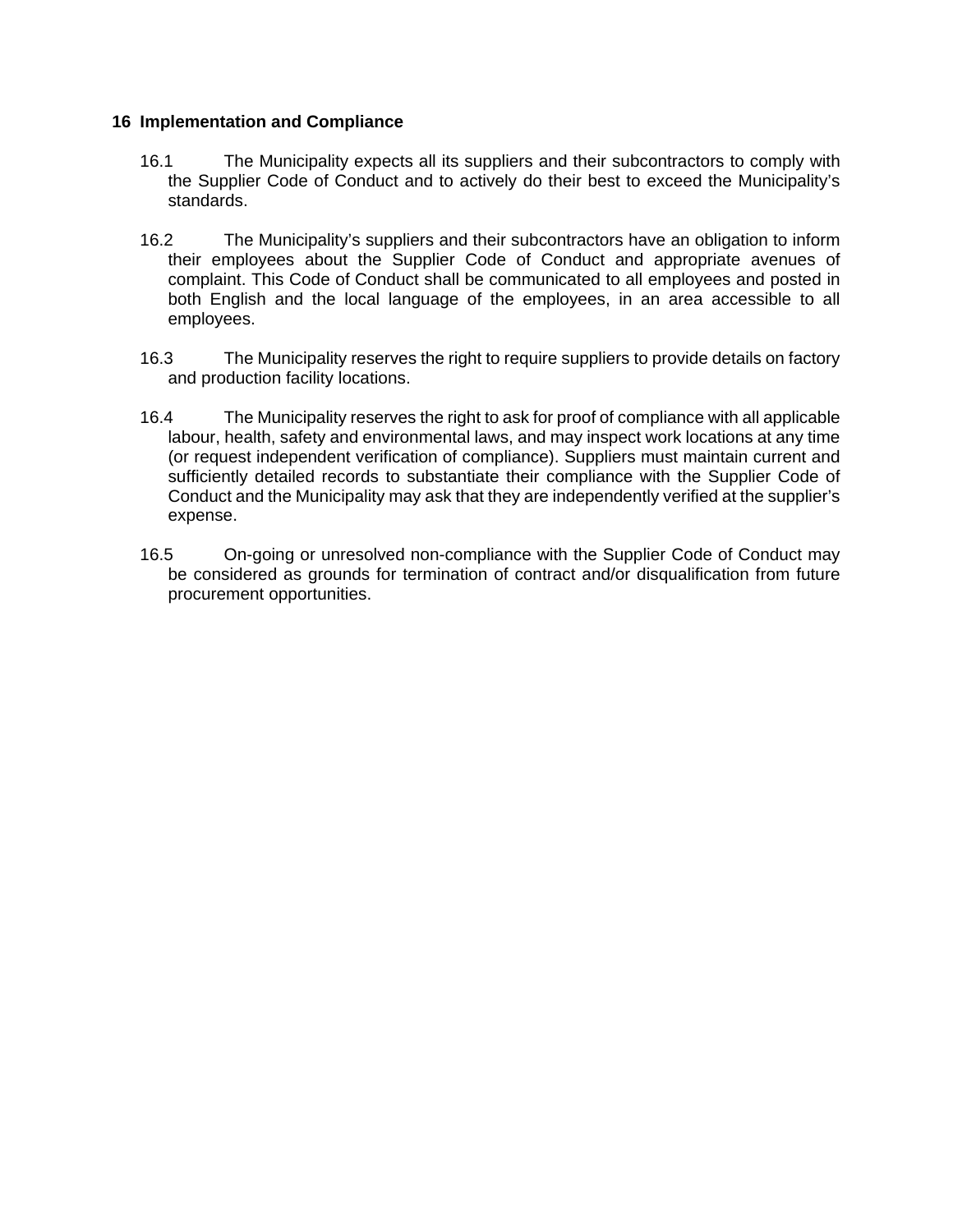### **Attachment B - Social Value Framework**

#### **1. Application**

- 1.1. The effective date for this Social Value Framework is April 1, 2021
- 1.2. This Framework shall apply to all Municipal purchases of Goods, Services and Construction except purchases for time and materials-based consulting services and purchases made from prequalification lists (rosters).

## **2. Social Impact Opportunity Analysis**

- 2.1. The Procurement Section shall develop appropriate tools to determine the potential for achieving social impacts or social value in Procurement activities.
- 2.2. The Procurement Section and the ordering Department shall consider community impact, reach, workforce and training potential, inclusion, environment, and other social factors, as well as the market's ability to respond.
- 2.3. Unless it is determined that it is not appropriate or practical, all procurement opportunities with estimated values of \$1,250,000 or greater shall include evaluation criteria and/or contract requirements that aim to achieve social impacts or social value.
- 2.4. Unless it is determined that it is not appropriate or practical, all Requests for Pre-Qualification and Request for Proposals issued by the Procurement Section, regardless of value, will contain evaluation criteria that aim to achieve social impacts or social value, and clearly identify to proponents the types of strategies that can be proposed to address the associated evaluation criteria. The evaluation team will include the appropriate staff with relevant/appropriate experience to evaluate proposals.
- 2.5. Requests for Quotation and Tenders shall set out any mandatory submission or contract requirements related to social impact or social value.

# **3. Supplier Diversity**

- 3.1. The Procurement Section shall develop and maintain a list of diverse supplier certification organizations which may be accessed by staff to identify certified diverse suppliers.
- 3.2. Departments shall seek at least one (1) quotation from a diverse supplier when making a Low Value Purchase.
- 3.3. Where The Procurement Section shall seek at least one (1) quotation from a diverse supplier when making a purchase via an invitational process.
- 3.4. All publicly advertised Requests for Quotations and Tenders will include language to encourage bidders to develop or adopt a supplier diversity policy that aims to include diverse suppliers in their supply chain.

#### **4. Standing Offers and Small to Medium Businesses**

- 4.1. The Procurement Section in consultation with Departments shall review standing offer agreements prior to renewal or re-tendering to assess the ability for small to medium local business to respond to the call for bids and, where appropriate, reduce the scope of the standing offer based on the following considerations:
	- a) Is the standing offer so comprehensive in its nature that small to medium businesses are unable to respond?
	- b) Does the standing offer include universally available Goods as well as specialized Goods that may restrict competition?
	- c) Would the unbundling of the Goods have an unreasonable adverse effect on the Municipality?
	- d) Can the call for bids be reduced in scope in compliance with the Procurement Policy and applicable Trade Agreements?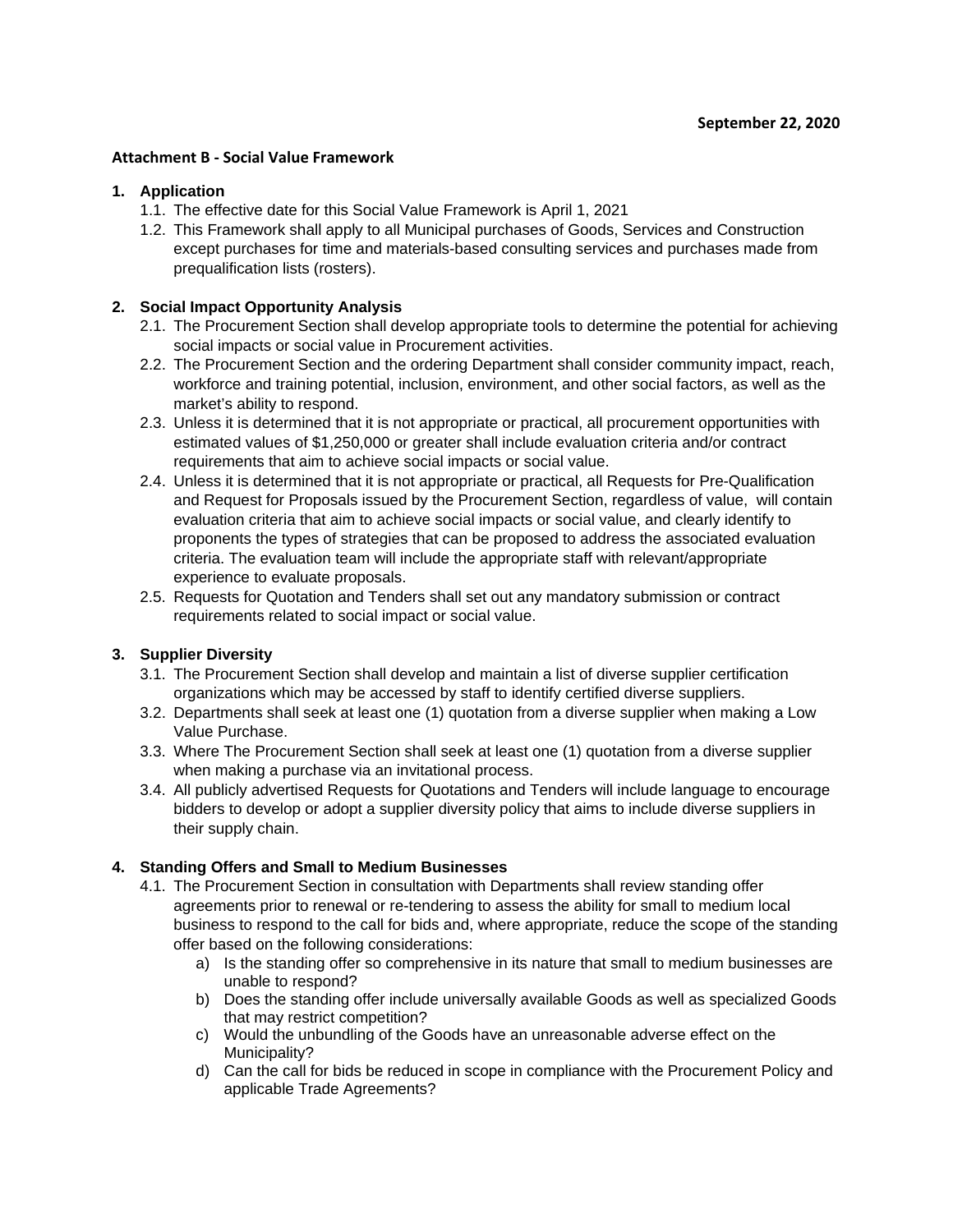# **5. Workforce Development and Employment Equity**

- 5.1. For all calls for bids with an anticipated value above \$1,250,000 (including option years) the Procurement Section and the ordering Department will review all bid documents to determine if Workforce Development or Employment Equity requirements should be included on the basis of the following principles:
	- a) Suitability the degree to which possible employment-related opportunities can provide candidates with meaningful experience, learning and skill development.
	- b) Reach the degree to which candidates can meet the minimum qualifications needed to access possible employment opportunities.
	- c) Volume the number of employment opportunities that could be offered as part of the project.
	- d) Feasibility likelihood that workforce development outputs can be achieved within the proposed timeframe of the contract.
- 5.2. Where opportunities for workforce development and/or employment equity are identified in a Procurement process, bidders will , as part of the procurement process, be required to provide to HRM a commitment respecting workforce development and/or employment equity in the event their bid is accepted.

### **6. Environmental Stewardship**

- 6.1. The Procurement Section and ordering Departments will integrate environmental stewardship and life-cycle principles in procurement planning and practices.
- 6.2. The Procurement Section and ordering Departments will use appropriate standards (eg. LEED, EPeat, FSC, and others) to achieve environmental outcomes and value for money (i.e. appropriate balance of factors, such as cost, performance, availability, quality, and environmental performance).
- 6.3. When creating a standing offer the Procurement Section will seek to include environmentally preferable options (i.e. that have a lesser or reduced impact on the environment over the life cycle of the good or service, when compared with competing goods or services serving the same purpose) to user Departments.

#### **7. Reporting and Compliance**

- 7.1. Where social value requirements are included in a Procurement process, such requirements will be included in the resulting contract, in addition to contractual obligations for ongoing reporting on the status of such commitments from the supplier.
- 7.2. The Procurement Section will develop procedures to guide the determination of whether a supplier achieves or fails to meet their social value commitments, including but not limited to, the degree of compliance, the effort made by the supplier in working towards meeting their commitment and the role of subcontractors within the contract.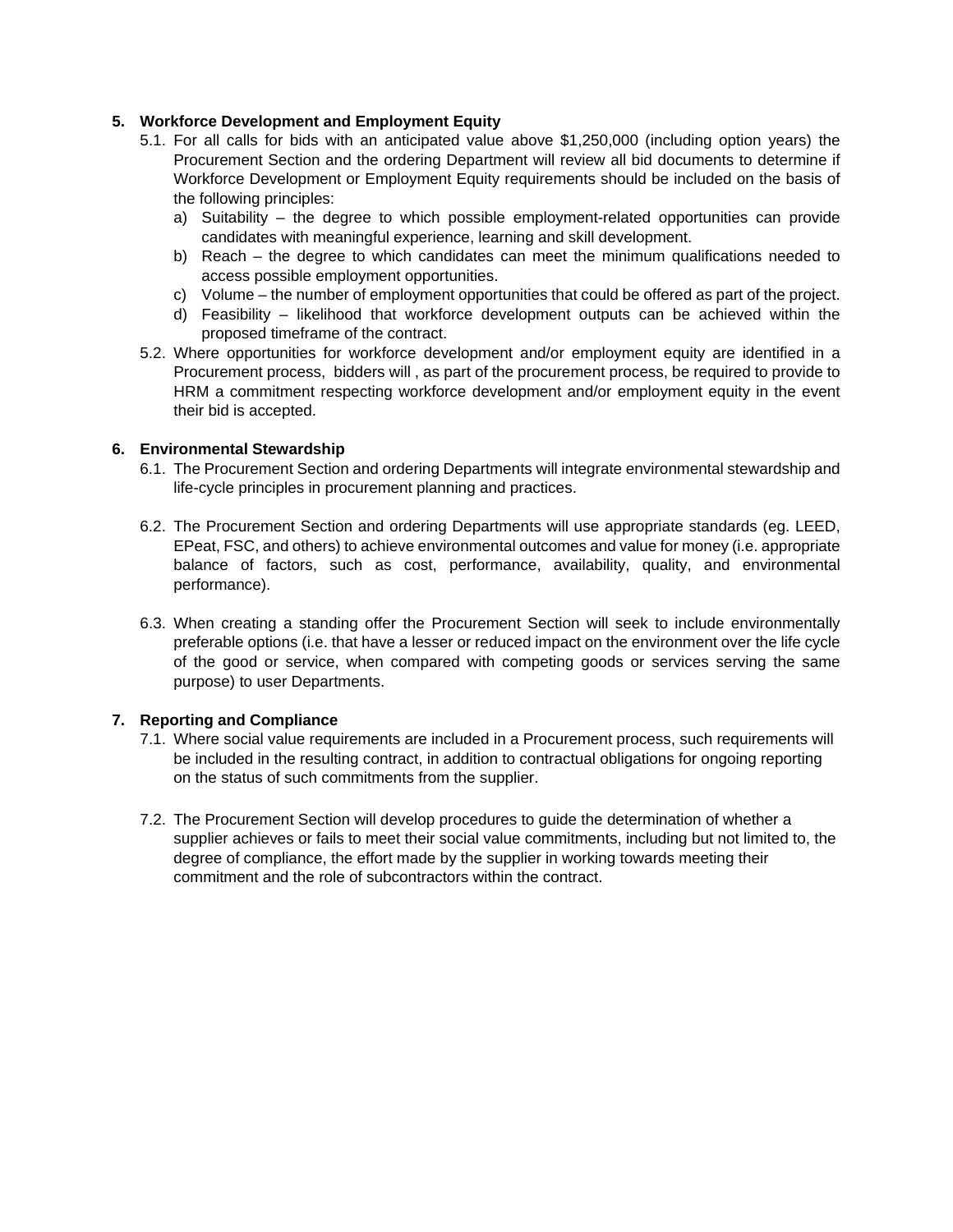# **Attachment C Toronto Green Market Acceleration Program (GMAP)**

The Green Market Acceleration Program (GMAP) provides local firms and foreign investors with an opportunity to collaborate with the City of Toronto in order to accelerate the development and commercialization of made-in-Toronto green technologies.

Participants accepted into GMAP will gain controlled access to City-owned infrastructure and assets (ie. buildings, streets, vehicles, water) for applied research, proof of concept and demonstration pilots for their new green technologies during the early stages of product development.



GMAP participants will also have access to City staff knowledge and use of the City of Toronto as a reference when marketing their products and services locally and globally.

By supporting innovation and commercialization within the green economy, GMAP will also:

- Accelerate job growth in Toronto's green sector
- Develop, attract and retain green sector talent and business
- Boost market development including international trade for local green companies
- Generate local and global partnerships
- Create competitive advantages for Toronto's green companies
- Attract investment to Toronto firms

# Types of Projects

While the range of possible products and services accepted into the program is wide, all projects must relate back to the green economy as defined below:

The green economy is economic activity that produces products or services that directly or indirectly reduces the impact of human activities on the environment.

Based on the above definition, projects could include products and services that support the use of natural resources (water, air, land, trees, waste, and energy) more effectively or efficiently, as well as technological solutions such as energy efficiency, electric vehicles and green transportation, renewable energy, green buildings, resource management and bio-products (i.e. items made from plants).

# Participation Criteria

Applications to participate in GMAP will be assessed using the following criteria: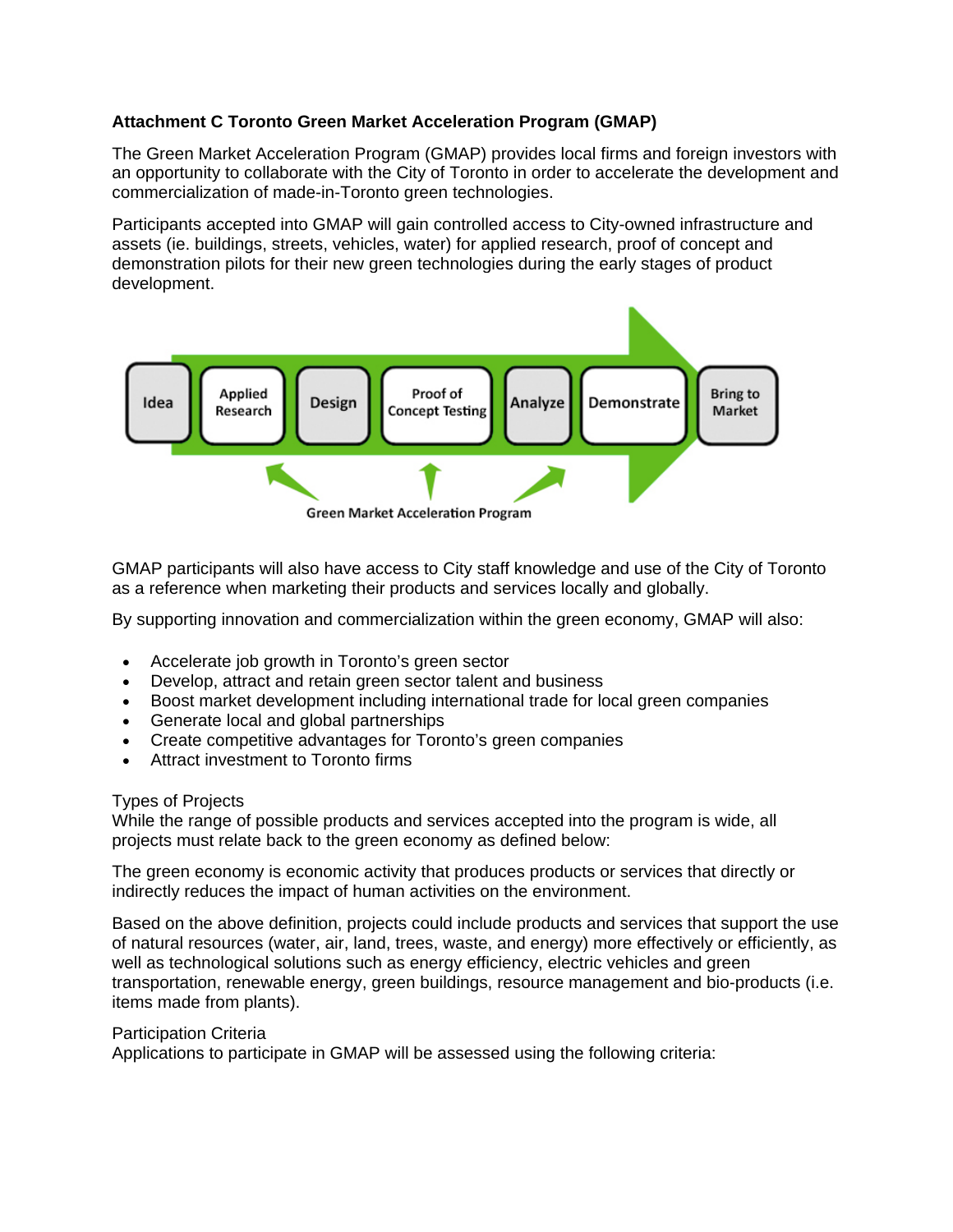- 1. Does the proposal represent a green technology or services as described above? Does the applicant company have the capacity/ability to implement the project and bring the product to market? Is the amount of effort required by City of Toronto staff to manage and facilitate the project reasonable and feasible?
- 2. Is the project compatible with City of Toronto infrastructure/assets?
- 3. Can the project be implemented with no direct costs or risks to the City of Toronto?
- 4. Does the project represent potential for local economic benefits?
- 5. Does the project represent potential for environmental benefits on both a local and global scale?
- 6. Does the project offer potential benefits to the City of Toronto?

# Roles & Responsibilities

GMAP Participants:

- All direct and incremental costs will be borne by the GMAP participant, including any direct costs incurred by the City of Toronto for implementation of the project.
- All GMAP participants must enter into a legal agreement with the City of Toronto in order to proceed with the program.
- Participants must provide the City of Toronto with all project data and established metrics, including environmental benefits, as outlined in the project agreement.
- Participants must satisfy all legal and administrative requirements outlined in the project agreement.

City of Toronto – GMAP Team:

- Application intake and screening process
- Project Management
- Execute legal agreement with participants
- Monitoring and reporting outcomes, tracking performance measures (environmental and jobs-related)
- Program promotion

City of Toronto – Host Division (Infrastructure/Asset Owners):

- Conduct feasibility assessment and evaluate proposals
- Provide in-kind support including staff time required to support project implementation
- Provide controlled access to infrastructure/assets for applied research, proof of concept and demonstration pilots

# Procurement Policies

Please note that participants in GMAP will not receive any preferential treatment or consideration with respect to future procurements.

In the event the City is interested in procuring technology or other services similar to projects piloted through the GMAP, any such procurement will proceed in accordance with the City's Procurement Policies. This will include going through the Toronto Office of Partnerships Unsolicited Proposal process where appropriate. Sole-source procurement of any GMAP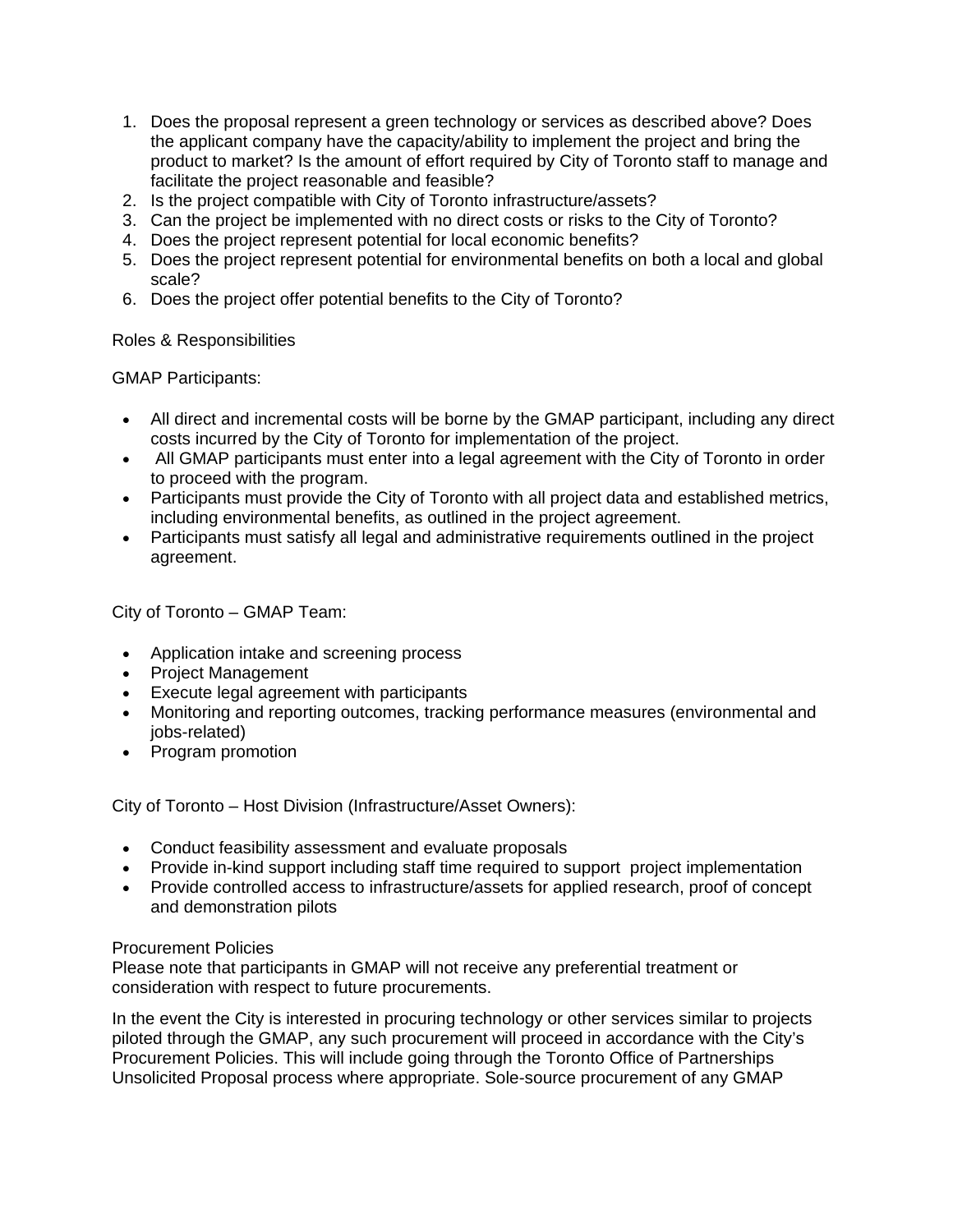projects will only proceed if approved in accordance with the City's policy for sole source procurement.

If the GMAP participant wishes to offer its products or services to the City for purchase the company will not receive preferential treatment and must exit the program and engage the City via the normal procurement channels as per City policy.



# How Does GMAP Work?

# Application Screening

All GMAP applications are screened for acceptance by the City of Toronto's GMAP Review Committee based on the GMAP participation criteria *(see above).* The review committee consists of City staff representing the Economic Development and Culture Division, Toronto Office of Partnership and an additional division or City agency if required. Applications which meet a rating threshold based on the program criteria will proceed to the feasibility assessment stage.

# Feasibility Assessment

Projects that pass the initial application screening will be referred to the appropriate City of Toronto Host Division (responsible for the required City infrastructure or asset) to conduct a project feasibility assessment. This assessment will ensure that the proposed project presents no or minimal risk to staff, the public, or City assets/infrastructure and meets all applicable safety standards and legislative requirements.

*Notice of conditional approval will be given within one month of referral to the Host Division for the feasibility assessment.*

Proposal Stage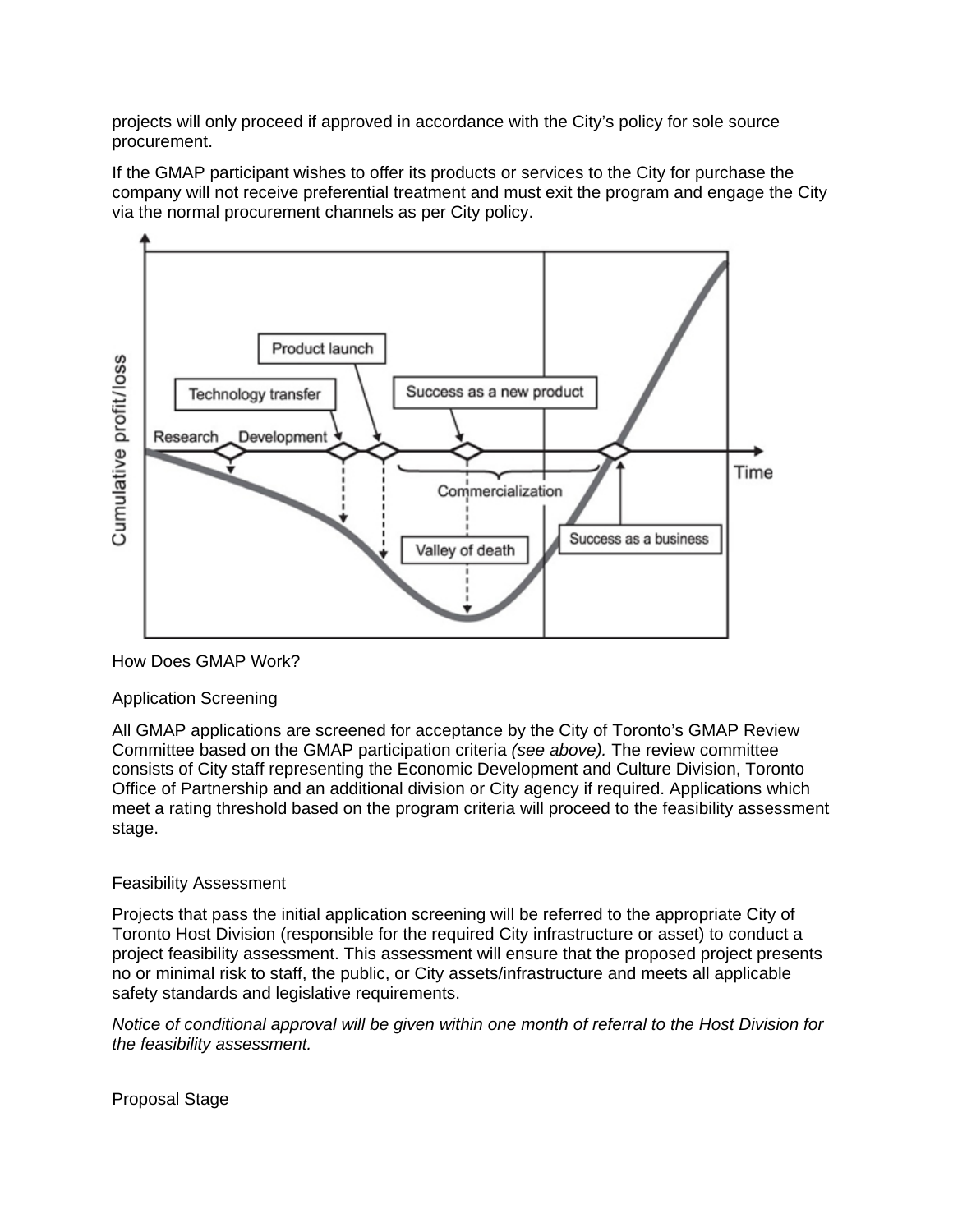Upon completion of the feasibility assessment, conditional approval will be given by the City of Toronto to the selected project, with final approval subject to a detailed proposal from the applicant, which will include the following requirements:

- Development of an approved implementation plan and timeline
- Possession of required liability insurance
- Possession of required business license(s)
- Completion of a signed legal agreement with the City of Toronto

# GMAP Legal Agreement

Once approval is given by the Host Division based on a completed feasibility assessment, and prior to commencement of the approved project, the applicant will be required to enter into an agreement with the City in a form and content satisfactory to the City Solicitor including provisions for appropriate insurance and indemnification of the City of Toronto. The City's Purchasing and Procurement Management Division, Legal Services and Risk Insurance Management shall be engaged for their review of each approved application.

# Project Implementation

The City of Toronto will endeavour to bring about the commencement of each approved GMAP project within four months from the time of the applicant's initial referral to the City division.

# Project Evaluation

The GMAP team will develop success metrics and each project will be evaluated using these metrics. At the end of each project the GMAP team will document the outcomes and lessons learned. Propriety knowledge will be kept confidential.